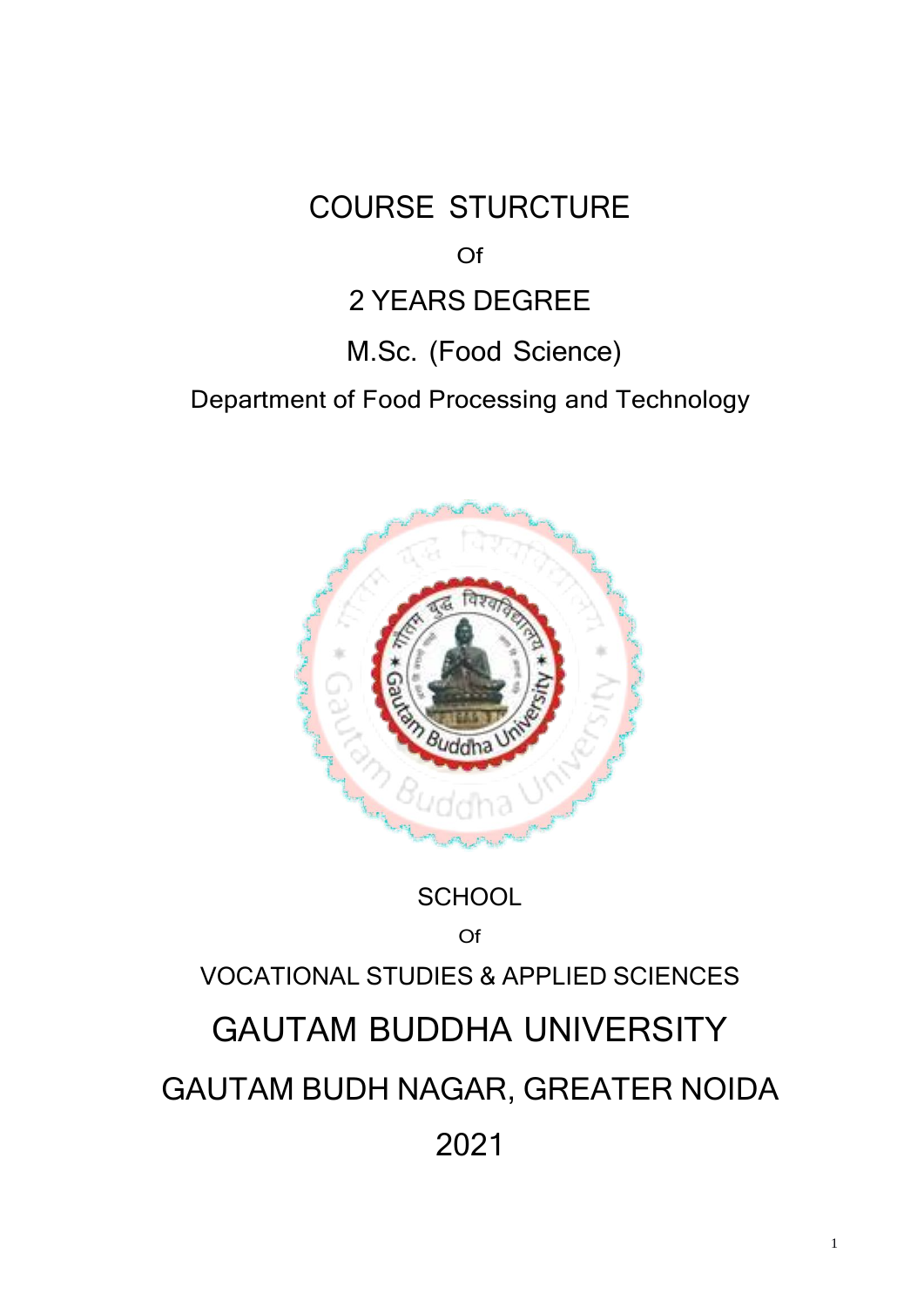| <b>SEMESTER-I</b>          |                |                                                 |               |              |                |  |
|----------------------------|----------------|-------------------------------------------------|---------------|--------------|----------------|--|
| S. No.                     | Course<br>Code | Course Name                                     | Category      | $L-T-P$      | Credits        |  |
|                            |                | <b>THEORY</b>                                   |               |              |                |  |
| 1.                         | <b>FS-401</b>  | Food process Technology                         | $\mathcal{C}$ | $3 - 0 - 0$  | 3              |  |
| 2.                         | FS-403         | Food Microbiology                               | $\mathcal{C}$ | $3 - 0 - 0$  | 3              |  |
| 3.                         | FS-405         | Food Chemistry and nutrition                    | $\mathcal{C}$ | $3 - 0 - 0$  | 3              |  |
| $\overline{4}$ .           | FS-407         | Technology of Food Processing<br>& Preservation | $\mathcal{C}$ | $3 - 0 - 0$  | 3              |  |
| 5.                         | FS-409         | Food Safety and Quality                         | $\mathcal{C}$ | $3 - 0 - 0$  | 3              |  |
| 6.                         |                | Generic Elective                                | <b>GE</b>     | $3 - 0 - 0$  | 3              |  |
| <b>PRACTICALS</b>          |                |                                                 |               |              |                |  |
| 1.                         | FS-411         | Food Chemistry Lab                              | C             | $0 - 0 - 4$  | $\overline{2}$ |  |
| 2.                         | FS-413         | Food Microbiology Lab                           | $\mathcal{C}$ | $0 - 0 - 4$  | $\overline{2}$ |  |
| Total                      |                |                                                 |               | $18 - 0 - 8$ | 22             |  |
| <b>Total Contact Hours</b> |                |                                                 |               | 26           |                |  |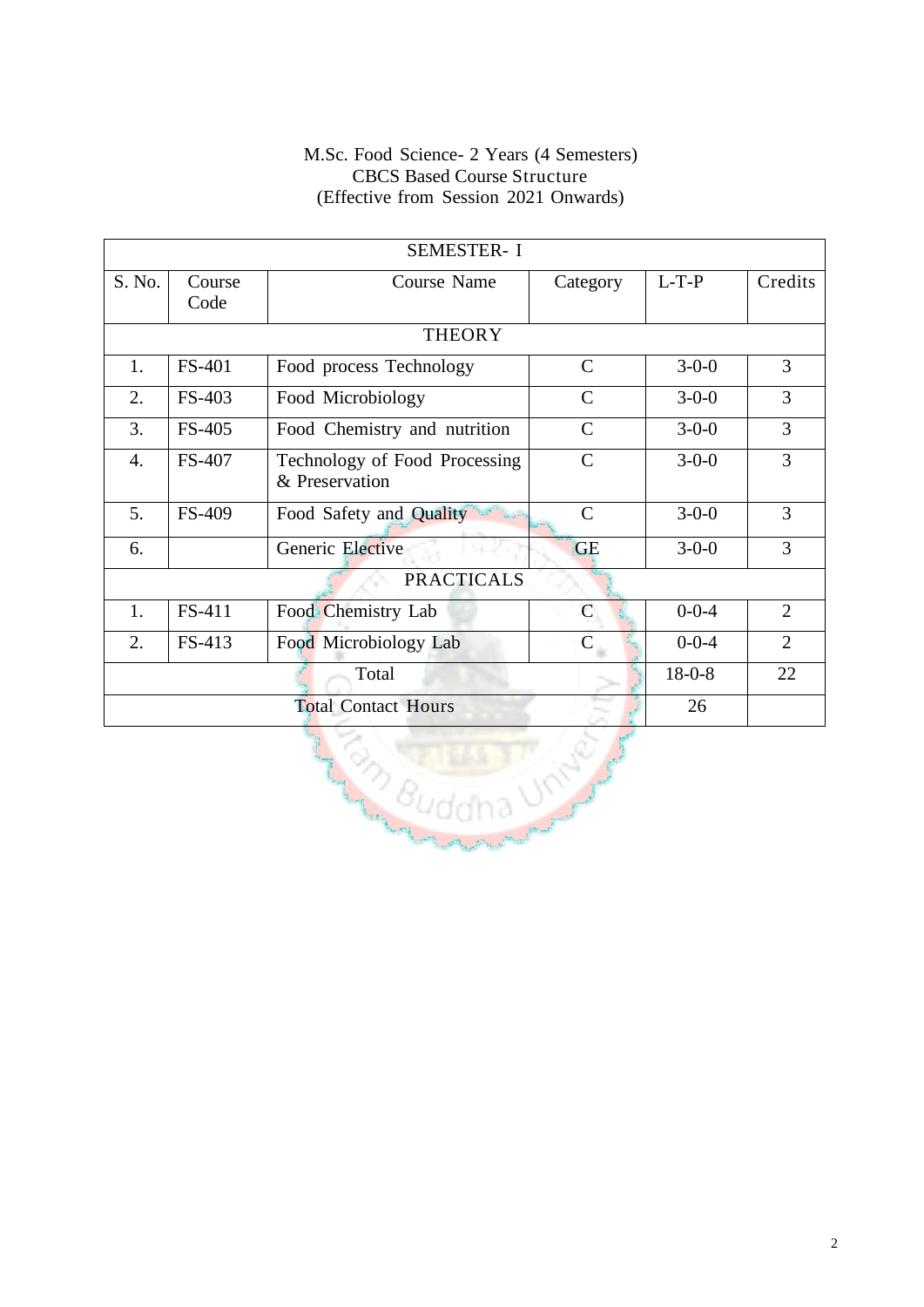| <b>SEMESTER-II</b>         |                |                                                             |                  |             |                |  |
|----------------------------|----------------|-------------------------------------------------------------|------------------|-------------|----------------|--|
| S. No.                     | Course<br>Code | <b>Course Name</b>                                          | Category         | $L-T-P$     | Credits        |  |
|                            |                | <b>THEORY</b>                                               |                  |             |                |  |
| 1.                         | FS-404         | Cereal, Legume and Oil Crop<br>Technology                   | $\mathcal{C}$    | $3 - 0 - 0$ | 3              |  |
| 2.                         | FS-406         | Fruits and Vegetable<br>Technology                          | $\mathsf{C}$     | $3 - 0 - 0$ | 3              |  |
| 3.                         | <b>FS-408</b>  | Technology of Meat, Fish and<br><b>Poultry Products</b>     | $\mathcal{C}$    | $3 - 0 - 0$ | 3              |  |
| 4.                         | FS-410         | <b>Technology of Functional</b><br>Foods and Nutraceuticals | $\mathcal{C}$    | $3 - 0 - 0$ | 3              |  |
| 5.                         | FS-424         | Post-Harvest Technology                                     | SEC1             | $3 - 0 - 0$ | $\overline{3}$ |  |
| 6.                         |                | DSE-I                                                       | <b>DSE</b>       | $3 - 0 - 0$ | 3              |  |
| 7.                         |                | DSE-II                                                      | <b>DSE</b>       | $3 - 0 - 0$ | $\overline{3}$ |  |
| <b>PRACTICALS</b>          |                |                                                             |                  |             |                |  |
| 1.                         | FS-517         | Cereal, Legume and Oilseeds<br>analysis Lab                 |                  | $0 - 0 - 4$ | $\overline{2}$ |  |
| 2.                         | FS-519         | Fruits and Veg. Tech Lab                                    | $\overline{C}$   | $0 - 0 - 4$ | $\overline{2}$ |  |
| 3.                         | FS-515         | Seminar                                                     | SEC <sub>2</sub> | $0-0.2$     | $\mathbf{1}$   |  |
| Total                      |                |                                                             | $21 - 0 - 10$    | 26          |                |  |
| <b>Total Contact Hours</b> |                |                                                             | 31               |             |                |  |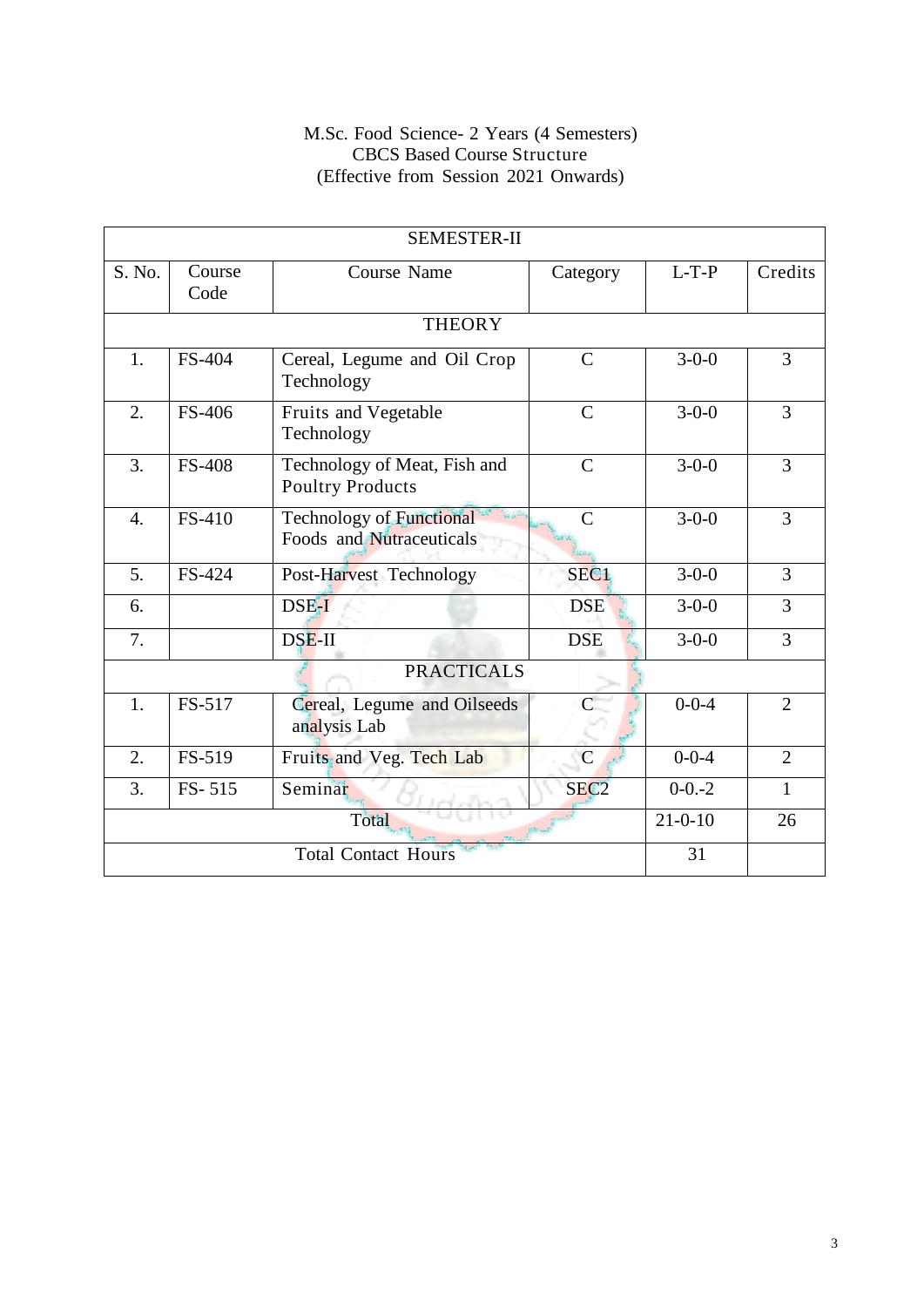| <b>SEMESTER-III</b>   |                |                                                          |                  |             |                |  |
|-----------------------|----------------|----------------------------------------------------------|------------------|-------------|----------------|--|
| S.No.                 | Course<br>Code | <b>Course Name</b>                                       | Category         | $L-T-P$     | Credits        |  |
|                       |                | <b>THEORY</b>                                            |                  |             |                |  |
| 1.                    | <b>FS-501</b>  | <b>Advances in Food</b><br>Process Technology            | $\mathbf C$      | $3 - 0 - 0$ | 3              |  |
| 2.                    | FS-503         | Food Packaging Technology                                | $\mathcal{C}$    | $3-0-0$     | 3              |  |
| 3.                    | FS-505         | Techniques in Food Analysis                              | $\mathsf{C}$     | $3 - 0 - 0$ | 3              |  |
| 4.                    | FS-507         | Technology of Milk and Milk<br>Products                  | $\mathcal{C}$    | $3 - 0 - 0$ | $\overline{3}$ |  |
| 5.                    | FS-509         | Technology of Fermented Foods                            | $\mathcal{C}$    | $3 - 0 - 0$ | 3              |  |
| 6.                    |                | <b>DSE-III</b>                                           | <b>DSE</b>       | $3 - 0 - 0$ | 3              |  |
| <b>PRACTICALS</b>     |                |                                                          |                  |             |                |  |
| 1.                    | FS-521         | Advance Food Processing Lab                              | $\mathcal{C}$    | $0 - 0 - 4$ | $\overline{2}$ |  |
| 2.                    | FS-523         | Dairy Technology Lab                                     | $\overline{C}$   | $0 - 0 - 4$ | $\overline{2}$ |  |
| 3.                    | FS-555         | Training (4-6weeks Summer<br>training after II semester) | SEC <sub>3</sub> | $0 - 0 - 0$ | $\overline{2}$ |  |
| $18 - 0 - 8$<br>Total |                |                                                          |                  |             | 24             |  |
|                       |                | <b>Total Contact Hours</b>                               |                  | 26          |                |  |
|                       |                |                                                          |                  |             |                |  |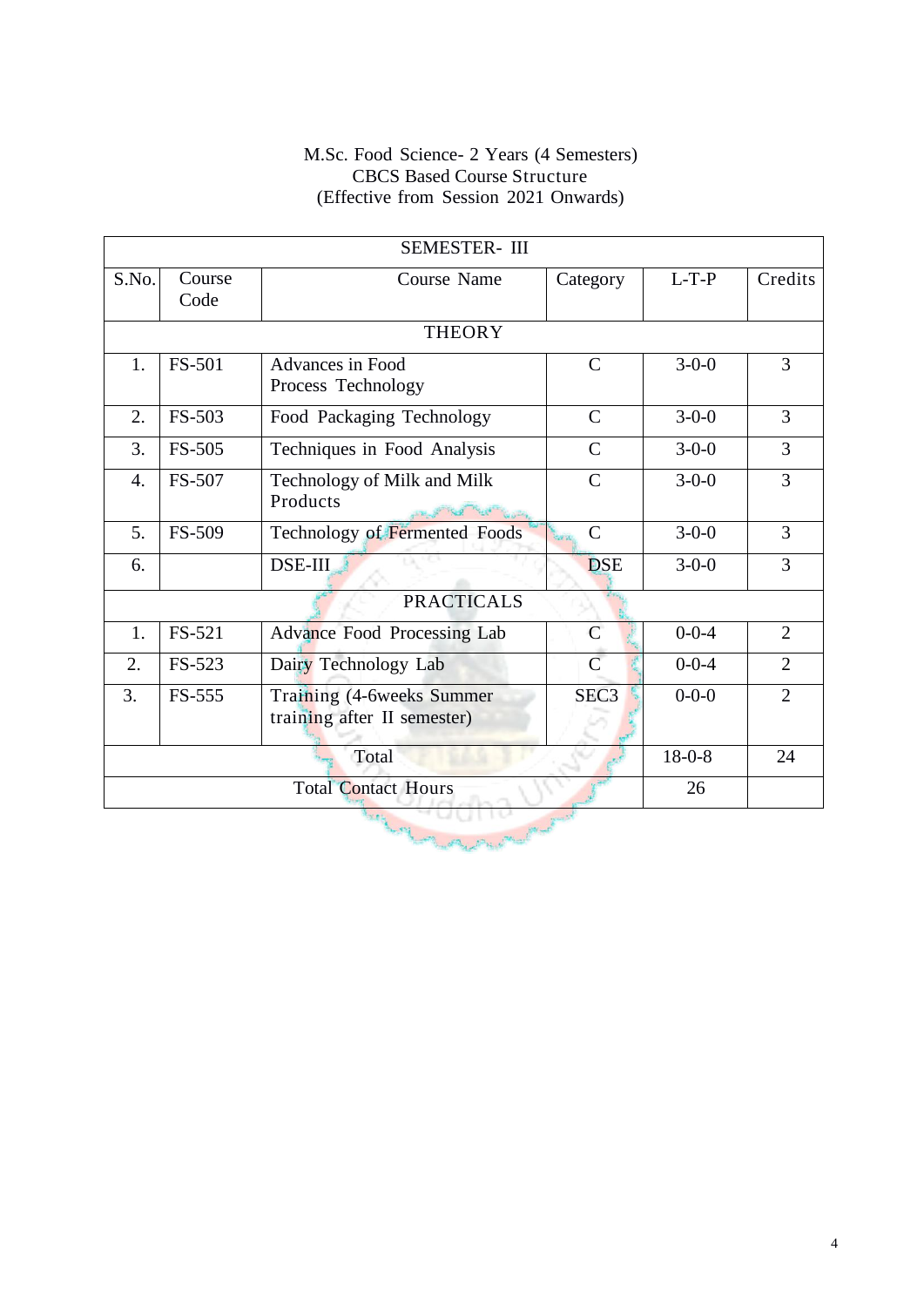| <b>SEMESTER-IV</b>             |        |             |          |             |         |
|--------------------------------|--------|-------------|----------|-------------|---------|
| S. No.                         | Course | Course Name | Category | $L-T-P$     | Credits |
|                                | Code   |             |          |             |         |
|                                | FS-556 | Project     |          | $0 - 0 - 0$ | 20      |
| $0 - 0 - 0$<br>Total           |        |             |          |             | 20      |
| Total credits for all semester |        |             |          | 92          |         |

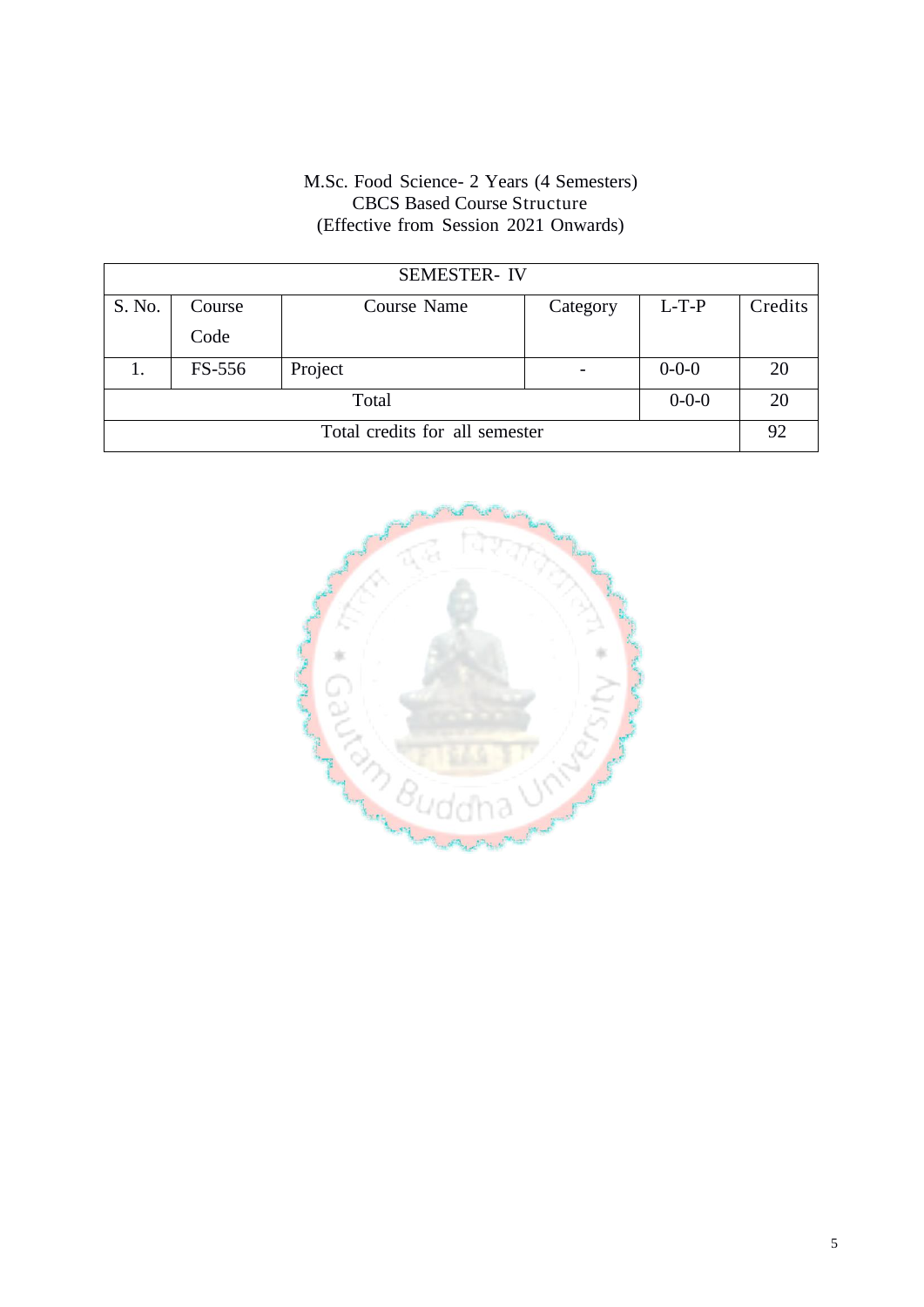| <b>ELECTIVE SUBJECTS</b>                                                                                                                                                                                                          |                                        |                                                                            |            |             |         |  |  |
|-----------------------------------------------------------------------------------------------------------------------------------------------------------------------------------------------------------------------------------|----------------------------------------|----------------------------------------------------------------------------|------------|-------------|---------|--|--|
| S. No.                                                                                                                                                                                                                            | Course<br>Code                         | Course Name                                                                | Category   | $L-T-P$     | Credits |  |  |
|                                                                                                                                                                                                                                   |                                        | *Generic Elective (GE)                                                     |            |             |         |  |  |
| 1.                                                                                                                                                                                                                                | ES-507                                 | Waste Management                                                           | <b>GE</b>  | $3 - 0 - 0$ | 3       |  |  |
| 2.                                                                                                                                                                                                                                | CH-407                                 | Characterization<br>Techniques-I                                           | <b>GE</b>  | $3-0-0$     | 3       |  |  |
|                                                                                                                                                                                                                                   |                                        | Discipline Specific Electives (DSE-I)                                      |            |             |         |  |  |
| 1.                                                                                                                                                                                                                                | FS-412                                 | <b>Food Additives</b>                                                      | <b>DSE</b> | $3 - 0 - 0$ | 3       |  |  |
| 2.                                                                                                                                                                                                                                | FS-414                                 | Technology of Plantation<br><b>Crops and Spices</b>                        | <b>DSE</b> | $3-0-0$     | 3       |  |  |
| 3.                                                                                                                                                                                                                                | FS-416                                 | <b>Snack Food Technology</b>                                               | <b>DSE</b> | $3 - 0 - 0$ | 3       |  |  |
|                                                                                                                                                                                                                                   | Discipline Specific Electives (DSE-II) |                                                                            |            |             |         |  |  |
| 1.                                                                                                                                                                                                                                | FS-418                                 | Technology of Oilseeds and<br>Fats                                         | <b>DSE</b> | $3 - 0 - 0$ | 3       |  |  |
| 2.                                                                                                                                                                                                                                | FS-420                                 | Innovative Techniques in Food<br>Processing<br>13                          | <b>DSE</b> | $3 - 0 - 0$ |         |  |  |
| 3.                                                                                                                                                                                                                                | FS-422                                 | Food Supply Chain and Marine<br>Management                                 | <b>DSE</b> | $3 - 0 - 0$ | 3       |  |  |
| Discipline Specific Electives (DSE-III)                                                                                                                                                                                           |                                        |                                                                            |            |             |         |  |  |
| 1.                                                                                                                                                                                                                                | FS-511/CH<br>505                       | IPR and Patent Laws in Food<br>Sector/ Patent Law and IPR<br><b>Issues</b> | <b>DSE</b> | $3 - 0 - 0$ | 3       |  |  |
| 2.                                                                                                                                                                                                                                | FS-513                                 | Food Plant Design and<br>Sanitation                                        | <b>DSE</b> | $3 - 0 - 0$ | 3       |  |  |
| 3.                                                                                                                                                                                                                                | FS-515                                 | <b>Technology of Beverages</b>                                             | <b>DSE</b> | $3-0-0$     | 3       |  |  |
| structure will be effective from academic<br>2021<br>$*New$<br>session<br>onward.<br>course<br>School/Department will not be bound to run all the courses. Minimum number of students<br>may be fixed to run any elective course. |                                        |                                                                            |            |             |         |  |  |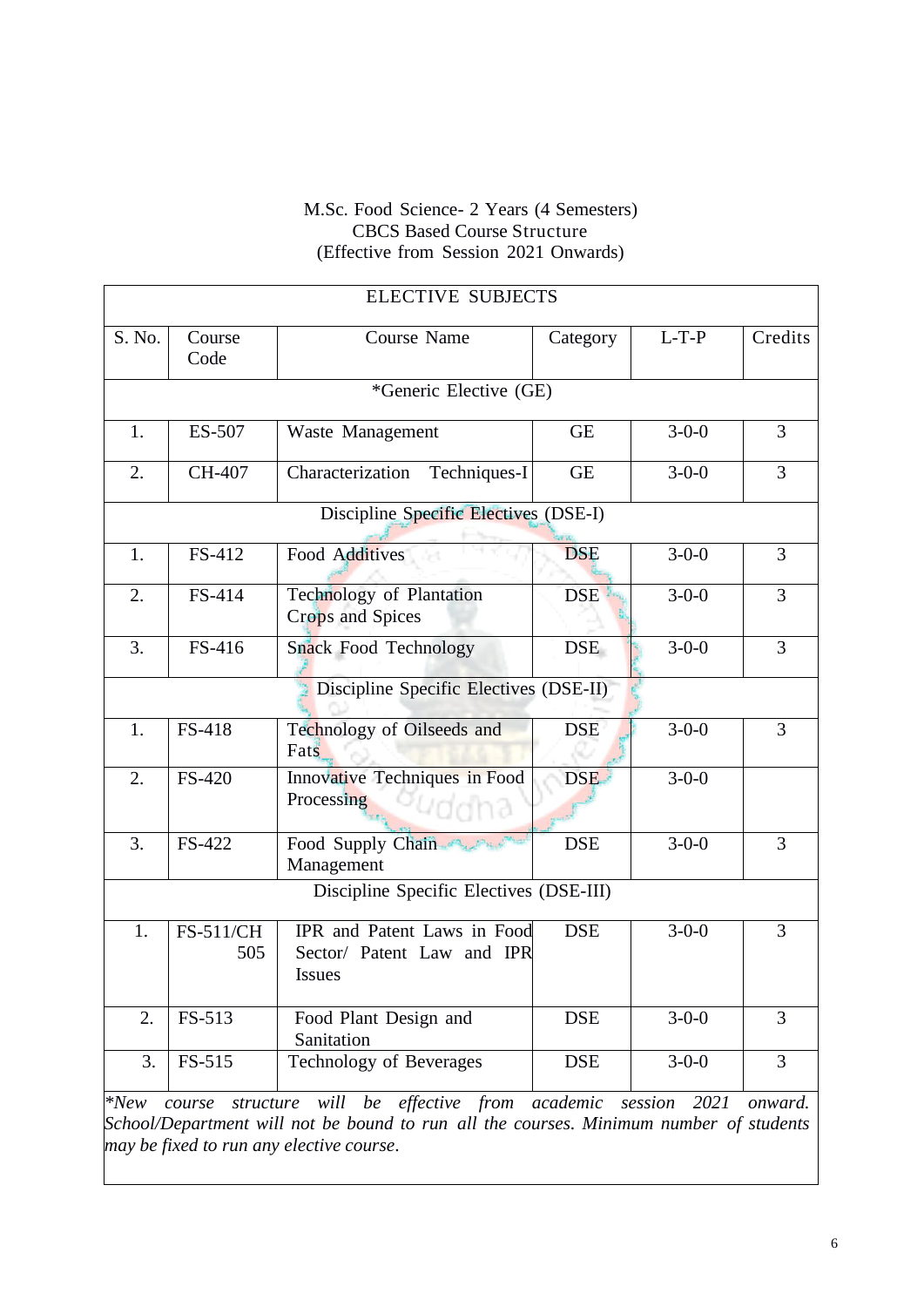# SEMESTER-I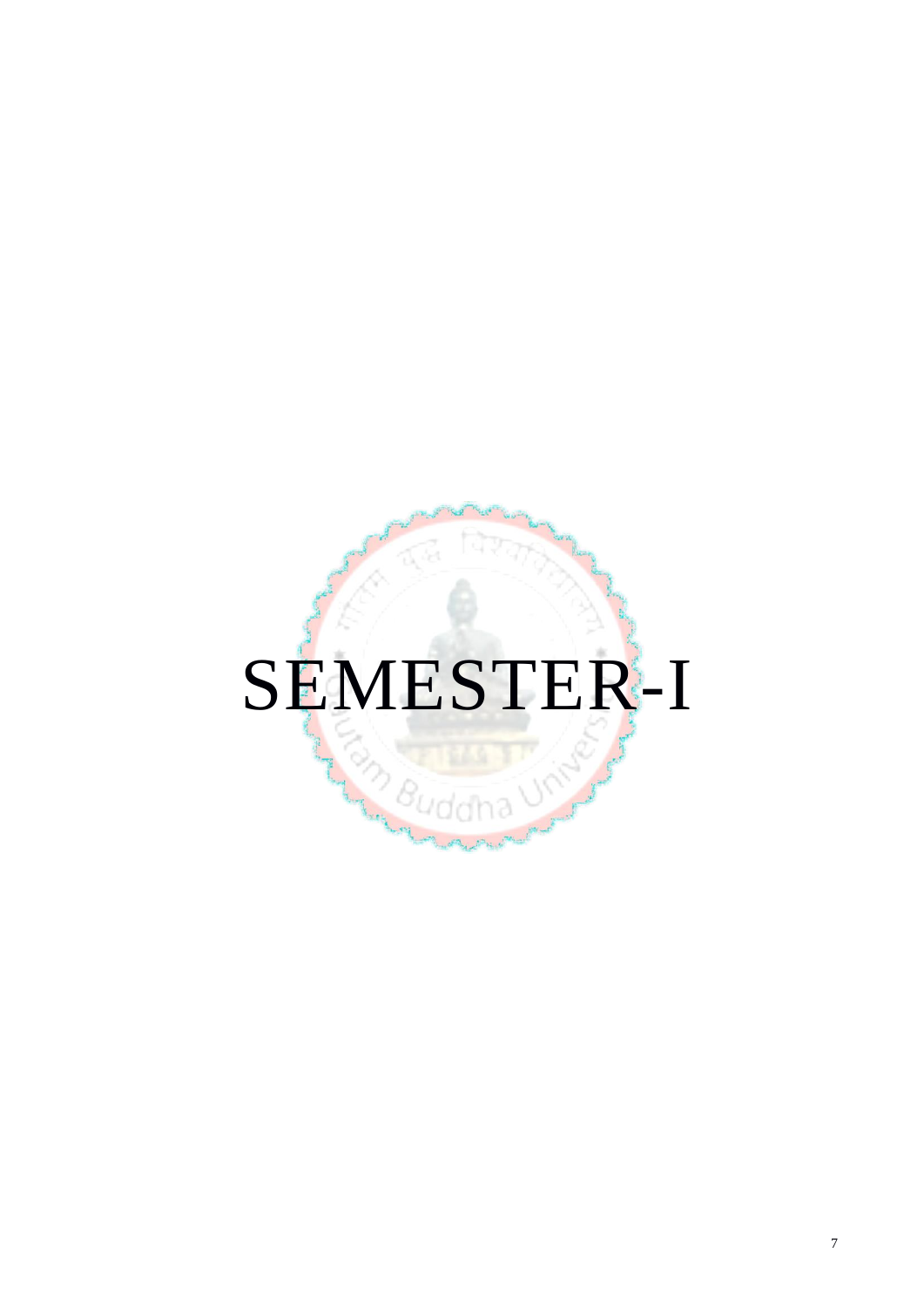Semester I

FS-401 Food Process Technology (3+0+0)

#### OBJECTIVES:

1. To understand the area of Food engineering

2. To elaborate the basic concepts of material and energy balance, fluid dynamics, thermal process calculations etc.

#### Unit –I

Unit operation in food engineering, Mass and energy balance, Fluid flow, fluid statics, fluid dynamics, fluid flow applications, Heat transfer-modes of heat transfer, conduction, convection, and radiation, heat exchangers and their designs.

#### Unit –II

Thermal processing evaporation and concentration, dehydration, drying, blanching, pasteurization, sterilization, distillation and crystallization.

#### Unit –III

Refrigeration: Refrigeration cycles, refrigeration compressors, refrigeration system balance and multiple evaporation systems. Flash cooling, design of condensers, evaporators, cooling towers, thermo-electric cooling, cryogenics, and different refrigeration systems for ultra- low refrigeration.

### Unit –IV

Mechanical separation-filtration, membrane concentration, sieving, centrifugation, sedimentation, Mechanical handling conveying and elevation. Size reduction and classification: grinding, mixing, kneading, and blending.

OUTCOMES: No. of Lecture: 45

After the completion of the course, the students will be able to:

- Understand various basic aspects of food engineering.
- Grasp the knowledge about fluid flow of foods.
- Comprehend the thermal process calculations.

#### Books Recommended:

1. Food Engineering Operation - Brennan, Butters, Cowell and Lilly.

- 2. Food Process Engineering Heldman, D. R. and Singh, R. P.
- 3. Fundamental of Food Process Engineering Romeo T. Toledo
- 4. Unit Operation of Chemical Engineering Mc Cabe, Smith & Harriot
- 5. Mass Transfer Operation Treybal, R. E.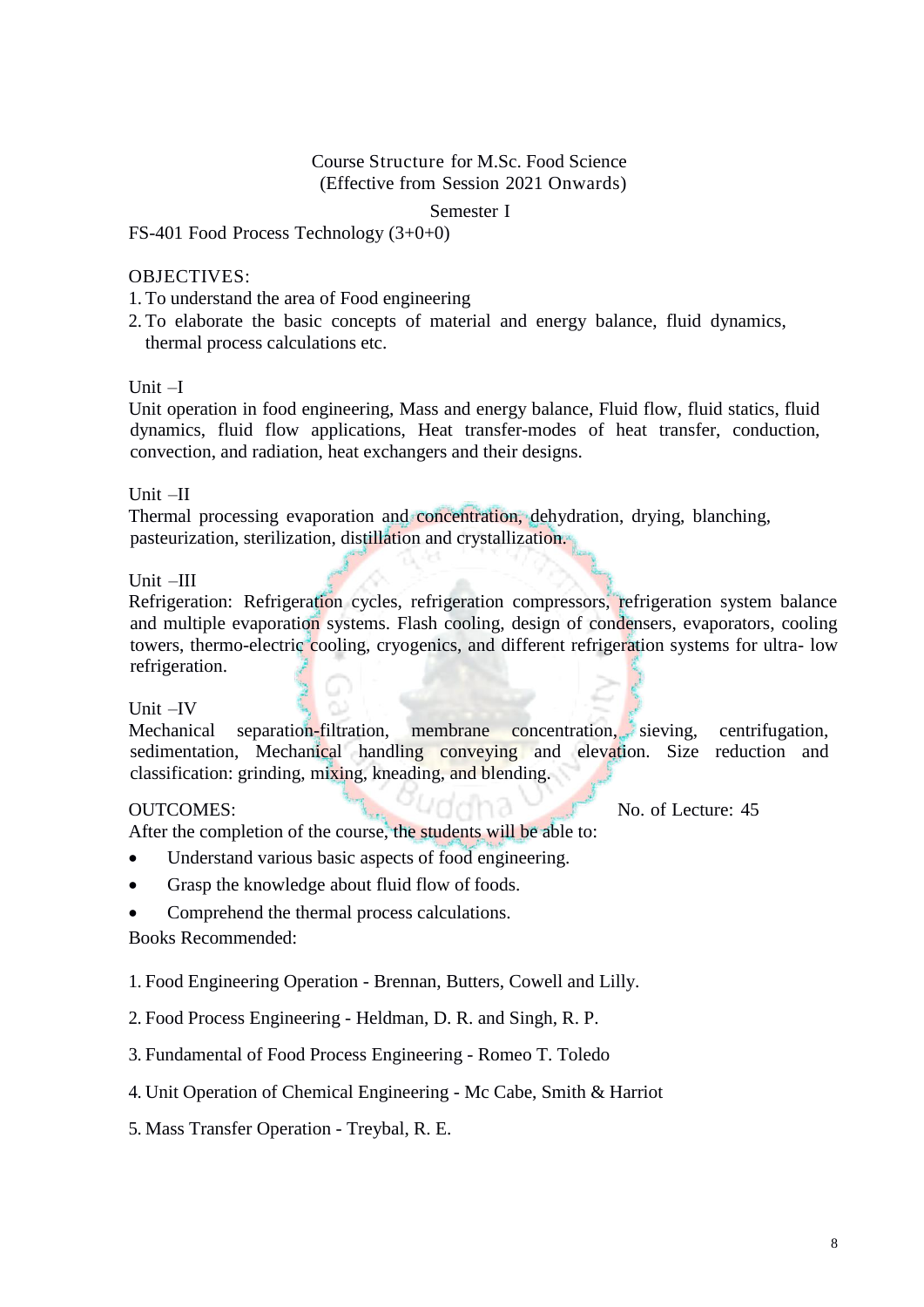#### Semester I

FS-403 Food Microbiology (3+0+0)

#### OBJECTIVE:

- To provide awareness about nutrition and growth of microorganisms.
- To impart knowledge about role of microorganisms in air, water and soil.
- To understand the role of microorganisms in fermented foods, food spoilage, food infections and intoxication.

#### Unit- I

Development and scope of Microbiology. Introduction to food microbiology: Classification of microbes, Types of microorganism normally associated with food- mold, yeast, and bacteria. Importance of microorganisms in food. Primary sources of microorganisms in food. Growth curve. Parameters affecting the growth of microorganisms.

#### Unit- II

Biochemical changes caused by micro-organisms, deterioration of various types of food product,Contamination of foods- fruits, vegetables, cereals, milk, meat, eggs and canned foods during handling and processing. Fermented and microbial foods: fermented milk and milk products, fermented fruits and vegetables, fermented meat and fish products, fermented beverages (beer, vinegar and wine), single cell protein.

#### Unit- III

Heat Resistance of microorganisms and spores. Thermal destruction of microorganism. Microbiology of food preservation by heating process, irradiation, low temperature storage, chemical preservatives, high-pressure processing, control of water activity.

#### Unit- IV

Foods microbiology and public health - Types of food poisonings, important features and control; Overview of algal, fungal and viral food borne illnesses. Disinfected agents and its dynamics. HACCP & Hurdle Technology and its applications.

OUTCOMES: No. of Lecture: 45

After the completion of the course, the students will be able to:

- Appreciate the role played by microorganisms in the field of food
- Know about diversity, classification and role of microorganisms in nature.
- Understand about nutrition, growth and metabolism in microorganisms.

- 1. William C. Frazier and & Dennis C. Westfoff. 1987. Food Microbiology, 4th Ed. Tata McGraw-Hill Education, New Delhi
- 2.James M. Jay. 2000. Modern Food Microbiology, 6th Ed. Aspen Publishers, Inc., Gaithersburg, Maryland, USA.
- 3. Pelczar,M.J., E.C.S. Chan and N.R. Krieg, 1988. Microbiology, McGraw-Hill New York.
- 4.Bibek Ray and Arun Bhunia. 2008. Fundamental Food Microbiology, 4th Ed., CRC press, Taylor and Francis Group, USA.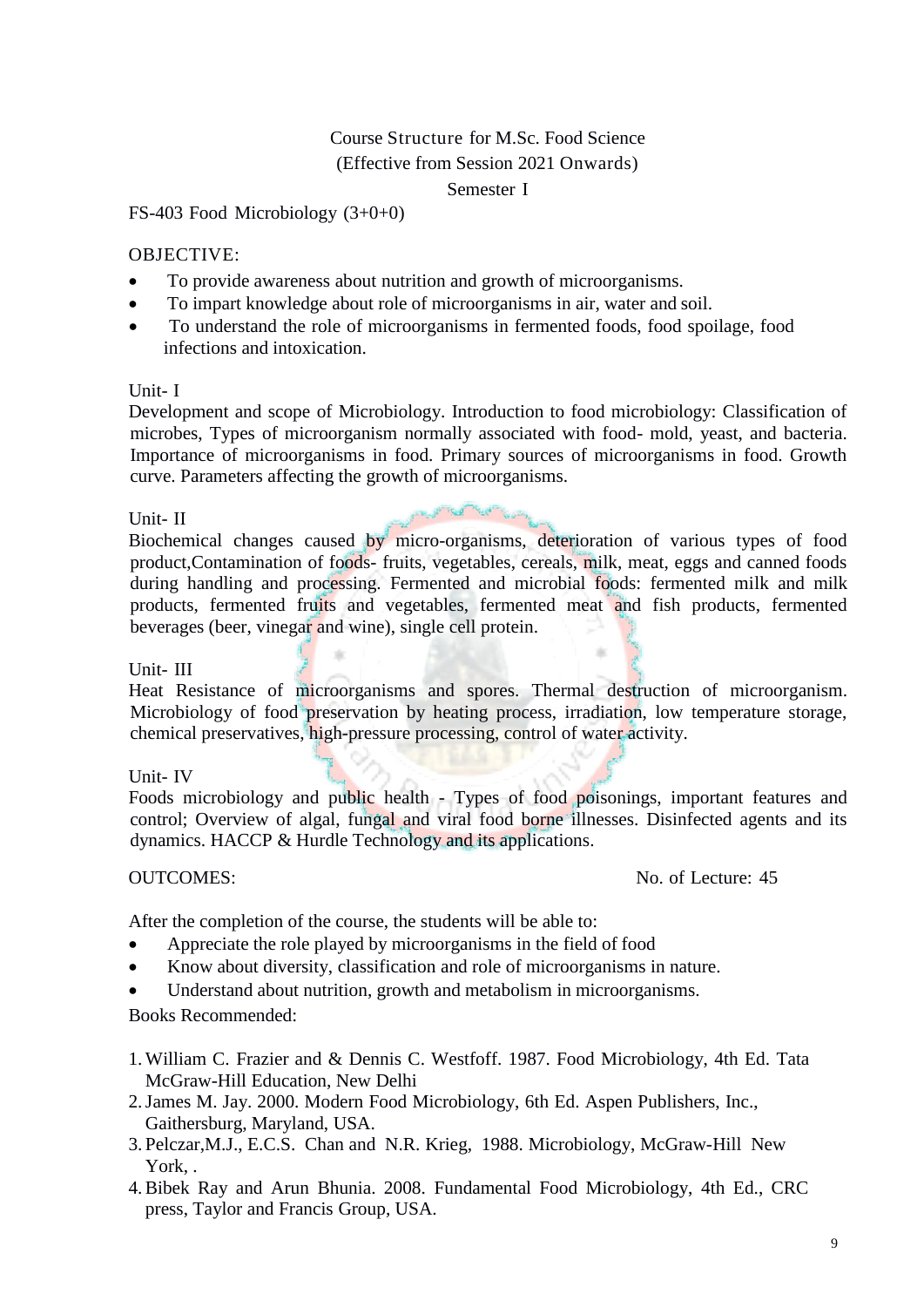FS-405 Food Chemistry and Nutrition (3+0+0) OBJECTIVE:

- The course aims to develop the knowledge of students in the basic area of Food Chemistry.
- This course will enable students to appreciate the similarities and complexities of the chemical components in foods.

#### Unit-I

Scope, introduction, definition and importance of food chemistry. Chemistry of carbohydrates: classification, functions, chemical and physical properties. Types of fibers and its constituents, soluble fibers, insoluble fibers and their important functions. Enzymes and starches alpha amylase, beta amylase, modified starches, resistant starches, gelatinization of starches.

#### Unit-II

Proteins and amino acids: types, chemical, physical and functional properties, denaturation of protein, gel formation. Proteins from milk, egg and meat. Allergens, toxic constituents and antinutritional factors of foods (enzyme inhibitors, trypsin and chymotrypsin inhibitor, amylase inhibitor, flatulence causing oligosaccharids, phytolectins).

#### Unit-III

Fats and oils: classification, functions, physico-chemical properties , oxidation of oils and fats, rancidity. Chemistry of emulsifiers, antioxidants, stabilizers and additives used in food industry. Chemical properties and functions of minerals and vitamins. Chemistry of pigments and flavour compounds.

#### Unit-IV

Enzymatic and non-enzymatic browning in Foods, reactions of aldehydes and ketones with amino compounds, caramelization, oxidative changes of polyphenols) and their applications in food products. Important chemical changes during storage.

Alexandria Charles

#### Unit-V

Foods and nutrients-basic definitions, functions of food and nutrients, levels of nutritional status. Major world health problems- food supply and security, malnutrition, heart diseases, cancer, diabetes etc. Recommended dietary allowances (R.D.A.), ICMR standards, food guide, exchange lists, health promotion guidelines. Guidelines for nutritional labeling in India.

On completion of the course the students will be able to :

- Understand and identify the various food groups; the nutrient components (macro and micro), proximate composition.
- Grasp the functional role of food components and their interaction in food products in terms of colour, flavour, texture and nutrient composition.

### Book Recommended

- 1.Chopra, H. K. & Panesar, P. S. (2010). Food chemistry: Alpha Science Intl Ltd, Oxford,U.K.
- 2. Coultate, T. P. (2009). Food: The Chemistry of Its Components  $(5<sup>th</sup>)$ .
- 3. Damodaran, S., Parkin, K. L., & Fennema, O. R. (2007). Fennema's Food Chemistry: CRC.
- 4. Wang, D. (2012). Food Chemistry: Nova Science Publisher

### OUTCOMES No. of Lecture: 45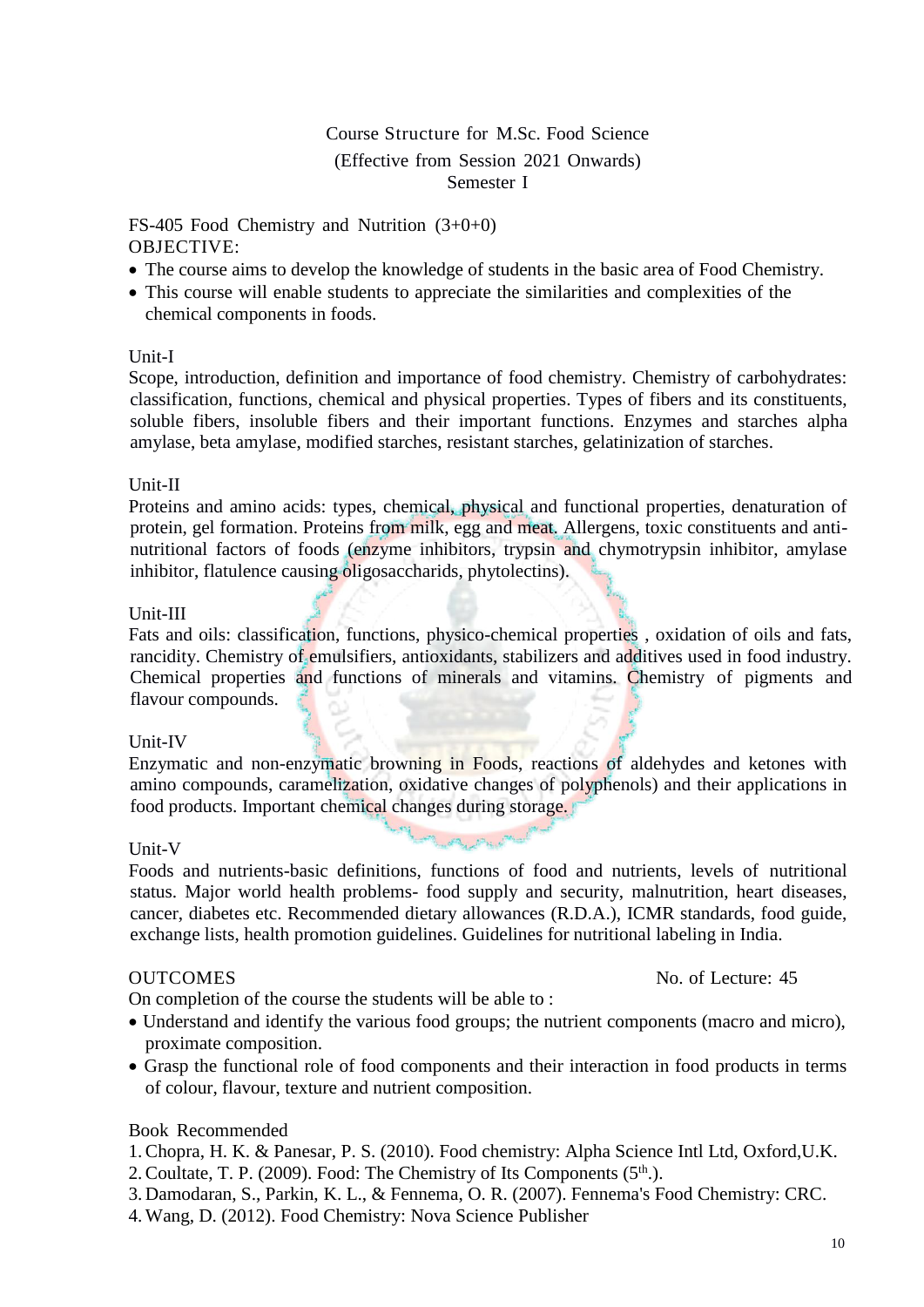FS-407 Technology of Food Processing & Preservation (3+0+0)

OBJECTIVE:To expose the students to the principles and different methods of food processing and preservation.

#### Unit I

Aim and Objective: Aim and objectives of preservation and processing of foods, degree of perishability of natural foods, Quality deterioration and spoilage of perishable foods, Water Activity and its significance in food preservation, intermediate moisture foods, types of food spoilage, viz. microbiological, enzymatic, chemical, physical and their effects on food quality

#### Unit II

Low temperatures Preservation: Storage of foods at chilling temperature, applications and procedures, controlled and modified atmosphere storage of foods, post storage handling of foods.Freezing process, slow and fast freezing of foods and its consequences etc. Technological aspects of pre-freezing, Actual freezing, frozen storage and thawing of foods, IQF.

#### Unit III

High temperature Preservation: Basic concepts in thermal destruction of microorganisms- D, Z, F, values Heat resistance and thermophilic in microorganisms. Cooking, blanching, pasteurization and sterilization of foods, Extrusion Cooking.

#### Unit IV

Chemicals Preservation : Definitions and classifications, use of chemical Preservatives in food, tolerance of chemical preservative, use of antibiotics, sugars and salts. Preservation by fermentation and irradiation; technological aspects and applications of sugar and salt, antimicrobial agents,

#### Unit-V

Radiation Preservation: Irradiation of foods type of radiations, Changes induced by radiations, interaction of radiation with living organisms. Radiated food, safety.

Advance technology: Membrane Processing, Hurdle Technology, HPP, Nanotechnology, Ultrasonic in food Processing, Supercritical fluid Extraction, PEF.

#### OUTCOMES No. of Lecture: 45

- To understand the principles of food processing and preservation.
- To understand the role of different methods the processing of different foods and their impact on the shelf life, quality, and other physical and sensory characteristics of foods.
- To familiarize with the recent methods of minimal processing of foods to understand the materials and types of packaging for foods

- 1. Principles of Food Science-Part-II": Physical Method of Food Preservation by M.Karel, O.R. Fennema and D.B.Lund, Marcel Dekkar Inc.
- 2. Principles of Food Preservation' by V.Kyzlink,Elsevier Press.
- 3. Preservation of fruits and Vegetable processing- Girdhari Lal
- 4. Food Processing: Principles and Applications by Ramaswamy H. & Marcotte M.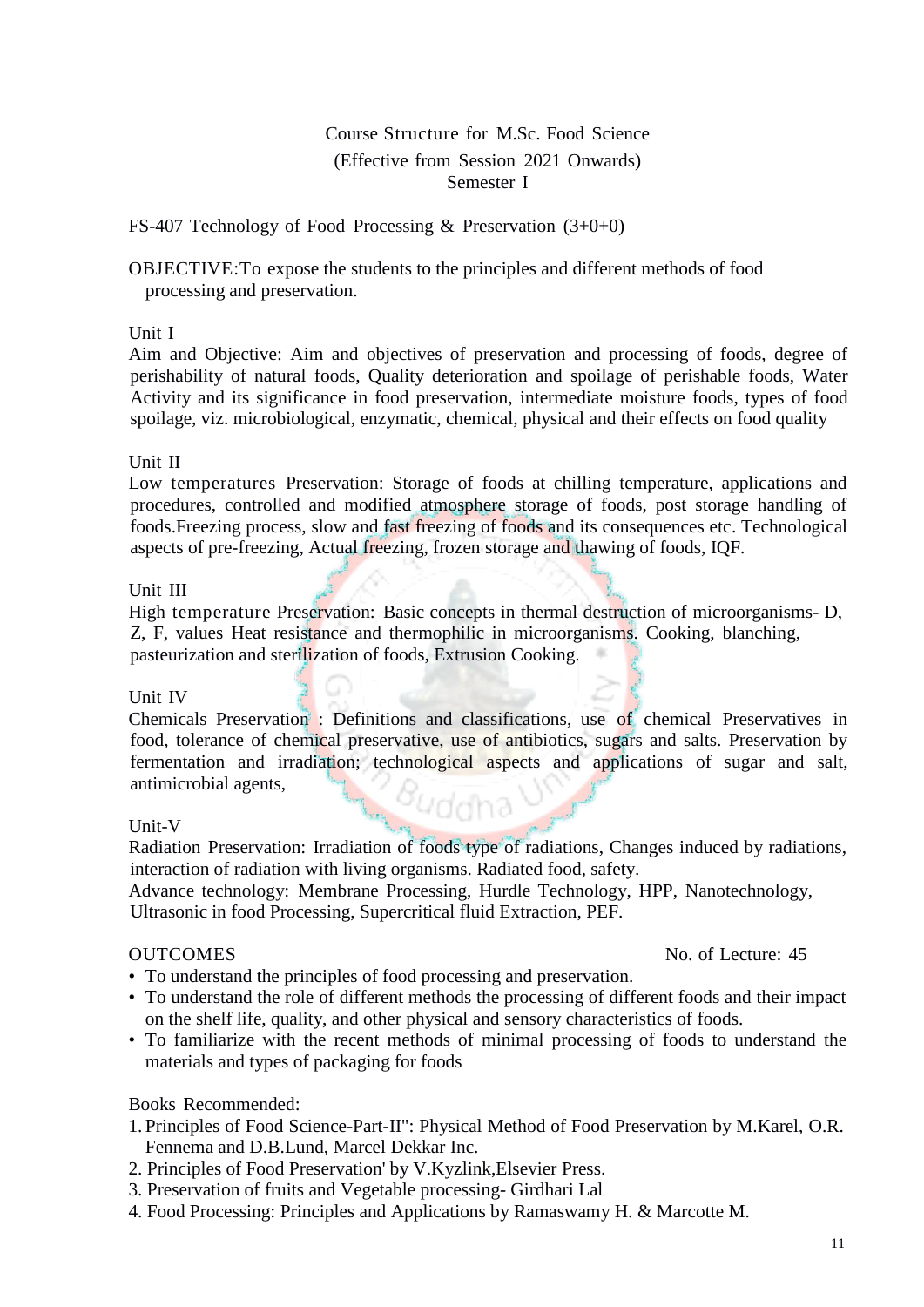#### Course Structure for M.Sc. Food Science

(Effective from Session 2021 Onwards)

Semester I

FS-409 Food Safety and Quality (3-0-0) OBJECTIVES:

- To characterize different type of food hazards, physical, chemical and biological in the industry and food service establishments
- To help become skilled in systems for food safety surveillance
- To be aware of the regulatory and statutory bodies in India and the world

#### Unit -I

Concept of quality: Quality attributes and their measurement and evaluation; Sensory visàvis instrumental methods for testing quality. Quality control and quality assurance functions.

#### Unit -II

Total Quality Management: GMP/GHP; GLP, GAP; Sanitary and hygienic practices; HACCP: Application of HACCP to products, Hazard Identification and characterization (HACCP CASES), Quality manuals, documentation and audits; Indian & amp; International quality systems and standards; ISO and Food Codex; Export import policy, export documentation.

#### Unit -III

Food standards and regulations: Food Safety and Standards Act, 2006; Domestic regulations; Global Food safety Initiative; Various organizations dealing with inspection, traceability and authentication, certification and quality assurance, Labeling issues; International scenario, International food standards.

#### Unit -IV

Food safety management system: Introduction, prerequisite program of food safety management system, understanding and implementation of food safety management system in food industries, understanding and implementation of ISO 9000, ISO 17025, ISO14000 and ISO 22000.

#### OUTCOMES: No. of Lecture : 45

- Thorough Knowledge of food hazards, physical, chemical and biological in the industry and food service establishments.
- Awareness on regulatory and statutory bodies in India and the world.

- 1. Quality control in the food industry -S. M. Herschfoerfer.
- 2. Quality control for the food industry -A. Kramer and B.A.Twigg.
- 3. Principles of sensory evaluation of Foods -M. A. Amerine.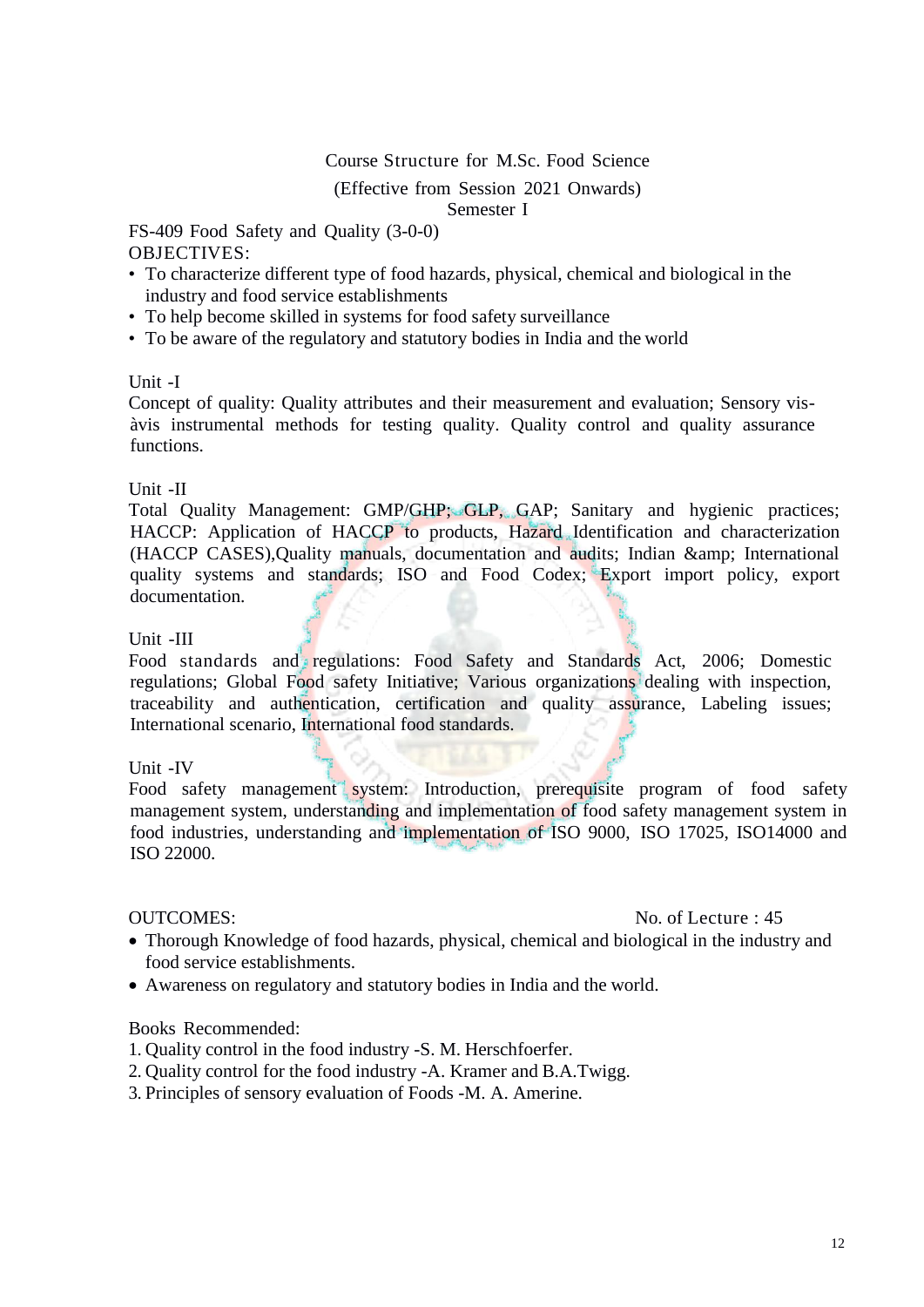# SEMESTER-II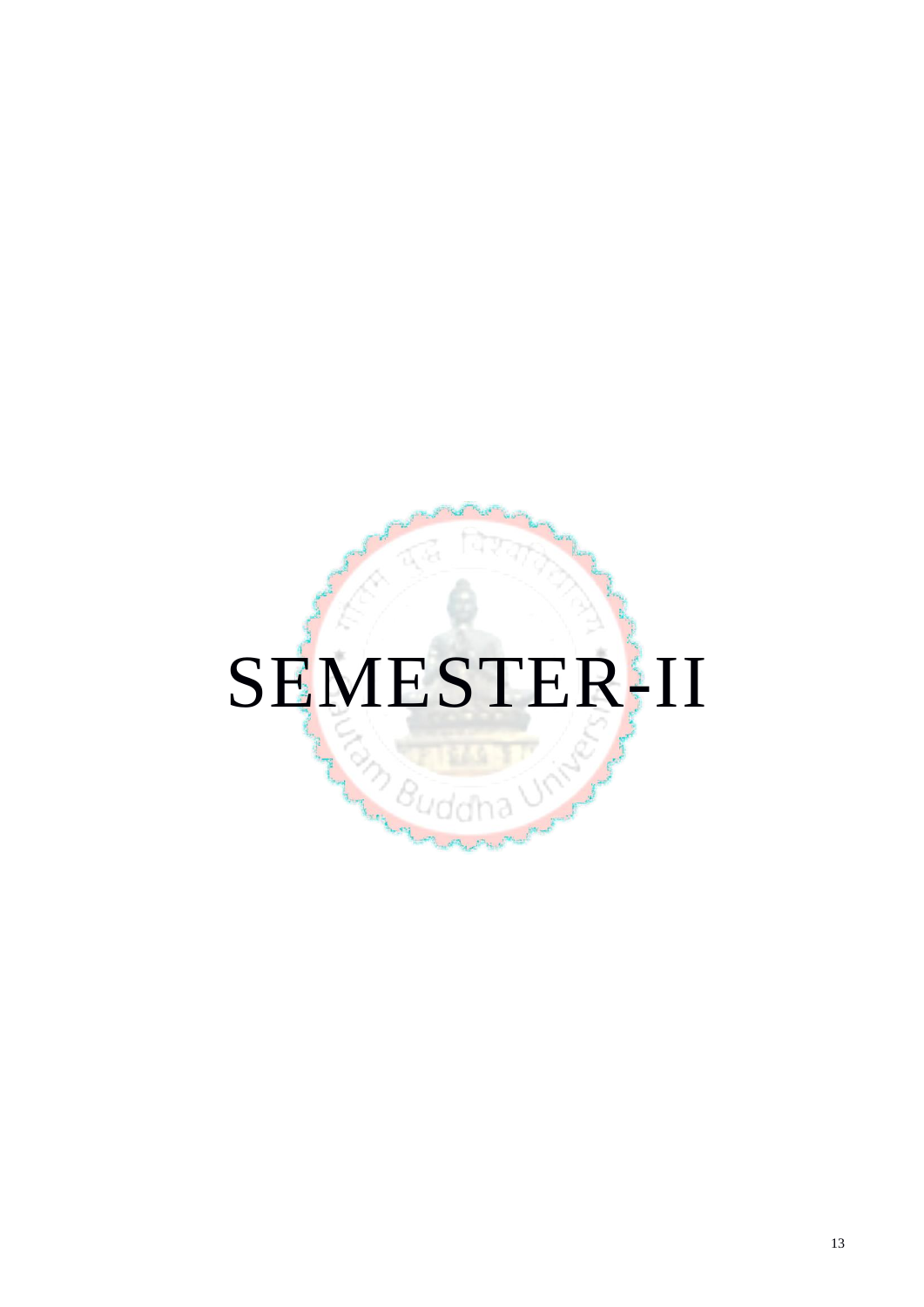#### Course Structure for M.Sc. Food Science

#### (Effective from Session 2021 Onwards)

#### Semester II

#### FS-404 Cereals, Legume and Oil crops Technology (3+0+0)

#### OBJECTIVE:

- The course aims to develop the knowledge of students in the area of pulse and oil seed processing and technology.
- This is necessary for effective understanding specific aspects of food processing related to these foods.

#### Unit-I

Composition, Structure and Processing characteristic of Cereal grains, Legumes and oilseeds, Post harvest, Processing practices for their safe storage. Parboiling and Milling of paddy, Quality characteristics, Curing and aging of rice, Processed rice products.

#### Unit-II

Current status and future scenario of world wheat production and uses. Criteria of wheat quality– physical and chemical. Wheat and its quality characteristics for milling into flour and semolina, Flour milling, Turbo grinding and air classification, Flour grades and their suitability for baking purposes, Assessment of flour quality and characteristics, Milling of Durum wheat, Macaroni products. Functionality of wheat proteins, carbohydrates and lipids in bakery products. Enzymes of wheat and their technological significance.

#### Unit-III

Ingredients, Technology and quality parameters for baked products: Bread, Biscuits and cakes; Breakfast cereals.

Processing of Oilseeds: Composition, processing of oilseeds as protein concentrations, properties and uses of oil seed meals, technology vegetable protein isolates; Barrier compounds in the utilization of oil seed proteins. Low cost protein foods from oilseeds.

#### Unit-IV

Chemical, technological and nutritional aspects of sorghum, oats and millets. Dry and Wet milling of corn, Starches and its conversion products, Malting of barley, Pearling of Millets, Milling of legume-pulses by traditional and improved processes.

OUTCOMES No. of Lecture: 45

On completion of the course the students are expected to

- Be able to understand and identify the specific processing technologies used for pulses and oil seeds and the various products derived from these materials.
- Understand the application of scientific principles in the processing technologies specific to the materials.

- 1. Samuel, A.M. (2014). The Chemistry and Technology of Cereals as Food and Feed: CBS.
- 2. Khan, K. & Shewry, P. R. (2009). Wheat: Chemistry and Technology: St. Paul, U.S.A.
- 3. Champagne, E.T. (2004). Rice: Chemistry and Technology(3rd ed.): AACC, USA.
- 4. Dendy, D. A. V. & Dobraszczyk, B. J. (2001). Cereals and Cereal Products: Chemistry and Technology: Aspen, Maryland.
- 5. Pomeranz, Y. (1998). Wheat: Chemistry and Technology (3rded.): AACC, USA.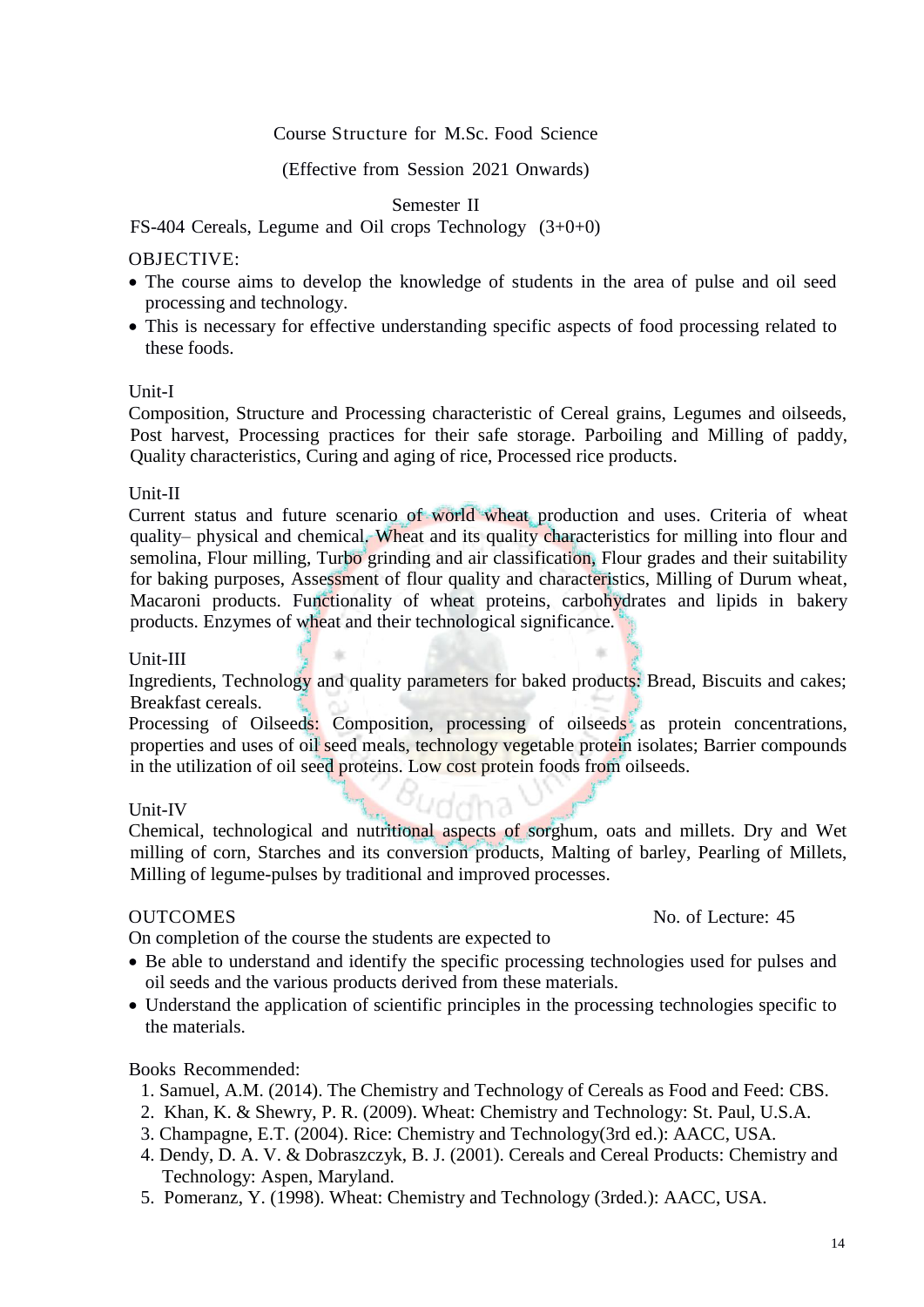FS-406 Fruits and Vegetable Technology (3+0+0)

#### OBJECTIVES:

- The course aims to develop the knowledge of students in the area of vegetable and fruit processing and technology.
- This course will enable students to appreciate the application of scientific principles in the processing of fruits and vegetables

#### Unit-I

Structural, Compositional and Nutritional aspects of fruits and vegetables. Post harvest changes, storage, handling and preservation of fresh fruits and vegetables, controlled and modified atmosphere storage. Present scenario of fruits and vegetable industry in india.

#### Unit-II

Techniques of processing and preservation of fruits and vegetables by refrigeration and freezing, canning and bottling, drying and dehydration. Canning: Machinery and equipments, canning of different fruits and vegetables.

#### Unit-III

Technology of fruits and vegetable products: Juices and pulps, Concentrates and powders, Squashes, cordials nectars, fruit drinks and carbonated beverages and its quality control.

#### Unit-IV

Other fruits and vegetables products: Jam, Jellies and Marmalades. Preserves, candies and crystallized fruits. Tomato products: Puree, Paste, Ketchup, Sauce and soup. Chutneys, pickles and other products.

#### Unit-V

Condiments, spice oils, oleoresins, Processing of cashew nuts, coffee and cocoa beans, and tea leaves, Specialty fruit and vegetable products.

OUTCOME No. of Lecture: 45

- To develop skills related to Preservation and analytical techniques in fruit and vegetable products.
- Use of various techniques and additives for fruit and vegetable processing and quality analysis.

- 1. Food science by B.Srilakshami;New Age International.
- 2. Fundamentals of Foods and Nutrition by R. Madambi and M.V. Rajgopal.
- 3. Foods :Facts and Principles by N Shakuntala manay;New Age International (P) Ltd.
- 4. Preservation of Fruits and Vegetable by Girdhari lal and Sidappa; CBS Publications
- 5. An introduction to the Post-harvest physiology and handling of fruits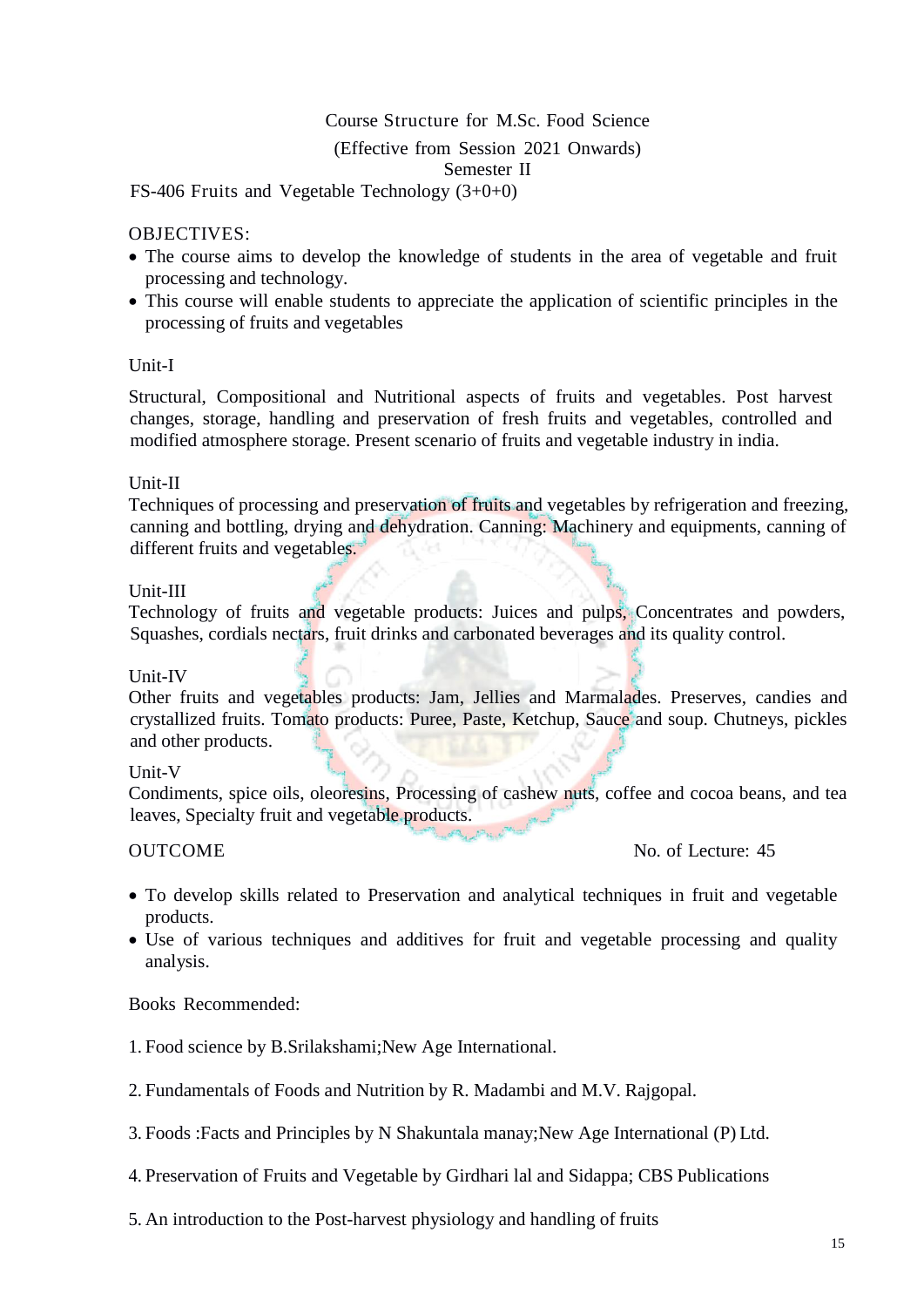#### FS-408 Technology of Meat, Fish and Poultry Products (3+0+0)

#### OBJECTIVES:

- The course aims to develop the knowledge of students in the area of animal product processing and technology.
- This course will enable students to appreciate the application of scientific principles in the processing of these materials.

#### Unit-I

Scope of meat industry: Status and Introduction to meat, fish and poultry industry, Meat production, processing and consumption.

#### Unit-II

Structure, composition and nutritive value of meat tissues, Postmortem changes, Pre-slaughter handling, Death of the Animal–stunning and bleeding, dressing and cutting, Post slaughter care and post mortem inspection  $\overline{\phantom{a}}$  classification and quality of meat. Aging, Curing, Smoking, Canning, Irradiation, Freezing and Dehydration of Meat and Meat Products, Formed and Sectioned Meat Production Method, Meat Sausages- Classification, Ingredients and Production Technology. Recent trends in meat processing.

#### Unit-III

Chemical composition and nutritive value of poultry meat, Pre-slaughter handling, Transport and Dressing of poultry, Antemortem and postmortem examination of poultry.

Egg: Structure, composition, and nutritional aspects of eggs. Grading, Storage and transportation of whole eggs. Microbial spoilage of eggs, Preservation and maintenance of eggs, Processing of eggs and egg products (liquid and solid products)

#### Unit-IV

Fish: Types of fish, Composition and Nutritive Value, Post-mortem changes in fish. Unit operations in fish processing. Canning, Smoking, Salting, Curing, Freezing and Drying/Dehydration of fishes. Fish spoilage, Fish sausages.

OUTCOME: No. of Lecture: 45

On completion of the course the students are expected to

- Be able to understand and identify the specific processing technologies used for meat and such foods and the various products derived from these materials.
- Grasp the changes in the composition of foods with respect to the type of processing technology used.

- 1. Meat and Meat Products Technology (Including Poultry Products Technology) by B.D Sharma
- 2. Meat Science by R.A. Lawrie,Pergamon Press.
- 3. Poultry Products Technology by G.J. Mountney.
- 4. Meat, Poultry and Sea Food Technology by R.L.Henricksons.
- 5. Poultry Meat and Egg Production by Parkhurst and Mountney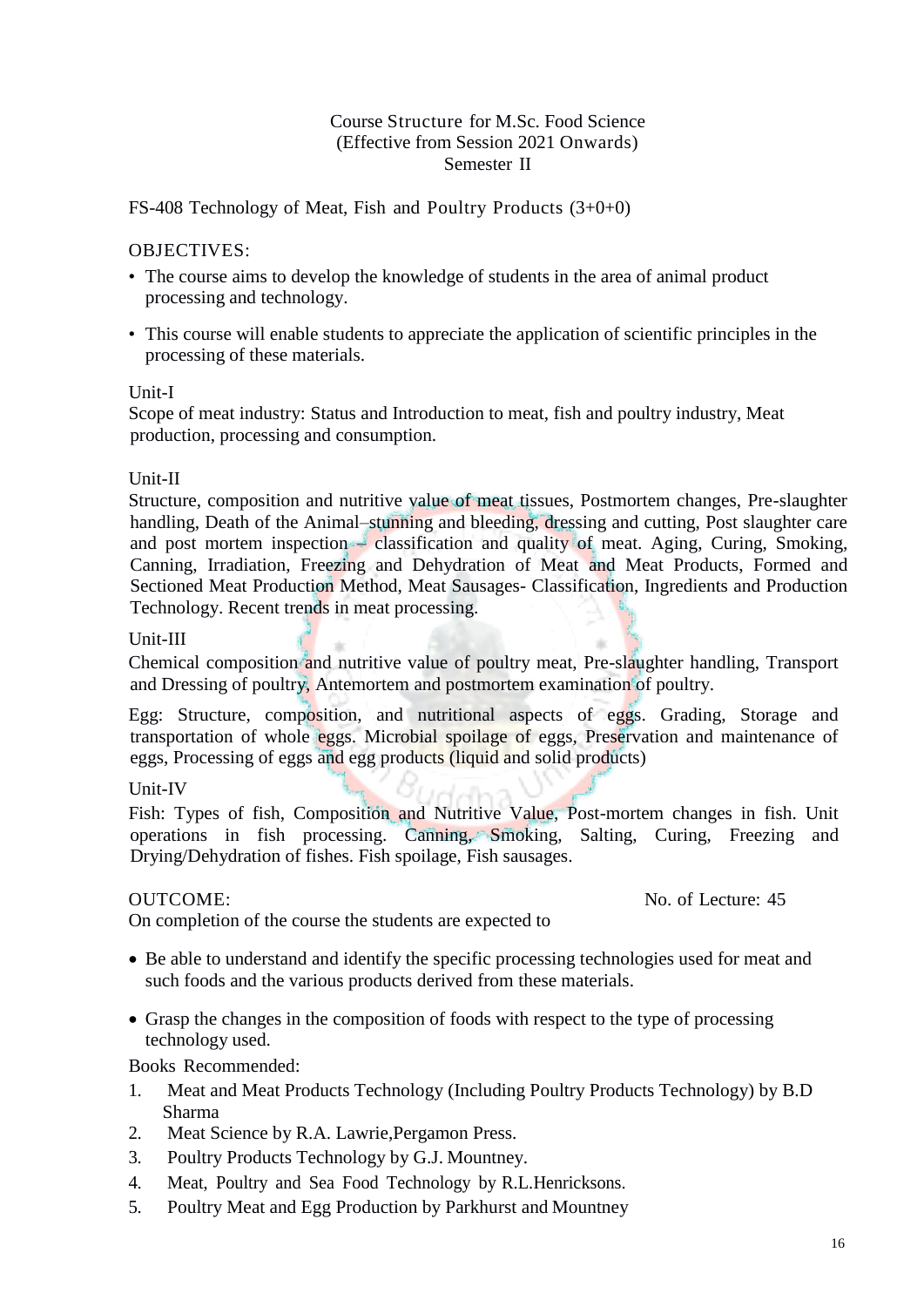FS-410 Technology of Functional Foods & Nutraceuticals (3+0+0)

#### OBJECTIVES:

- To understand the basic concepts of Nutraceuticals and functional food, their chemical nature and methods of extraction.
- To understand the role of Nutraceuticals and functional food in health and disease.

#### Unit-I

Nutraceuticals and functional foods. Nature, scope and types of nutraceutical and functional foods. Applications of nutraceuticals and functional foods and their health benefits. Nutraceutical compounds, classification based on chemical and biochemical nature.

#### Unit-II

Antioxidants and other compounds (isoflavones, β-Carotene, lycopenes), its role as nutraceuticals and functional foods. Dietary fibers and complex carbohydrates as functional food ingredients. Protein-functional food ingredient. Herbs as functional, beneficial health promoting activities of common herbs. Products of cereals (oats, wheat bran, rice bran etc) as functional foods. Different beverages (Coffee, tea and other beverages) as functional foods/drinks.

#### Unit-III

Nutritional deficiencies and its correction trough fortification and supplementation of foods. Beneficial effect of spices, honey, spirulina etc. Nutraceuticals bridging the gap between food and drug, Nutraceuticals in prevention of cancer, heart disease, stress, hypertension etc. Introduction to anti-nutritional factors.

#### Unit-IV

Introduction to Probiotics and Prebiotics: Health effects of probiotic microorganisms, Probiotics in various foods, Quality Assurance of probiotics and safety. Marketing and regulatory issues for functional foods and nutraceuticals. Modern trends in nutraceutical and functional foods.

After studying this course, the student shall be able to describe:

- What are functional foods and nutraceuticals, classify the functional foods,
- Discuss the potential health benefits of functional foods.
- Discuss the industrial applications of functional foods.

#### Books Recommended:

- 1. Gibson, G. R. and Williams, M. C. (2001). Functional Foods Concept to Product. CRC Press.
- 2. Gupta, R. C. (2016). Nutraceuticals: Efficacy, Safety and Toxicity. Academic Press.
- 3. Vattem, D.A. and Maitin V.(2016). Functional Foods, Nutraceuticals and Natural Products, Concepts and Applications. DEStech Publications, Inc.
- 4. Webb, P P. (2006). Dietary Supplements and Functional Foods. Blackwell.
- 5. Wildman, R. (2006). Handbook of Nutraceuticals and Functional Foods. CRC.
- 6. Wildman, R. E. (2016). Handbook of Nutraceuticals and Functional Foods. CRC Press.

#### OUTCOMES: No. of Lecture: 45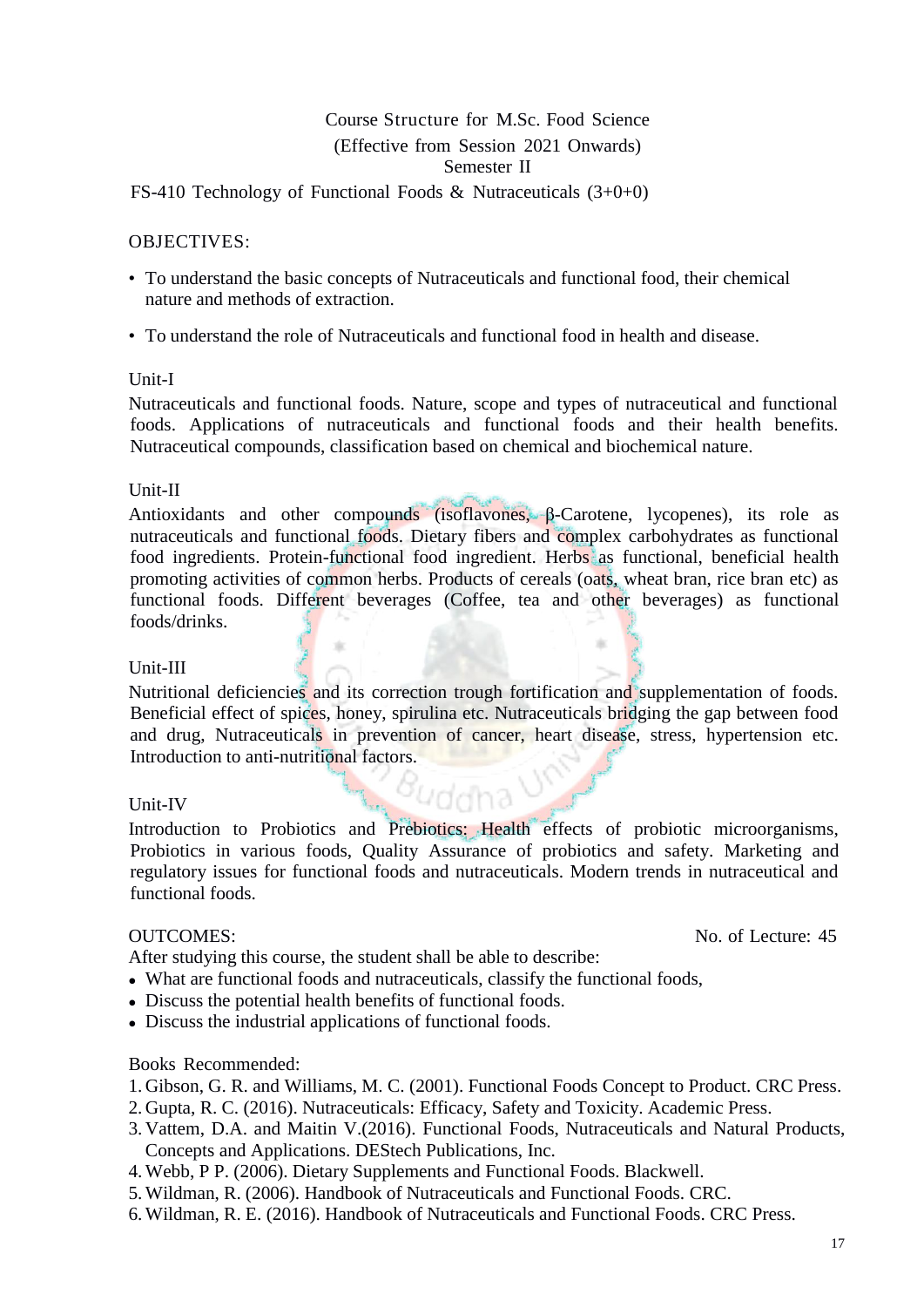Semester II

FS-424 Post Harvest Technology (3+0+0)

OBJECTIVES:To develop knowledge regarding biochemistry and physiology of fruits and vegetables and their role in pre- and post-harvest changes in product quality.

#### Unit-I

Current status of fruits and vegetables production,classification, structure and composition; Importance and scope of post-harvest management of fruits and vegetables in Indian economy, Pre-harvest factors affecting post-harvest quality, post-harvest losses. Maturity indices: Physical and chemical indices of fruit maturity, crop maturity and ripening. Biochemical changes during maturation, ripening, processing and storage.

#### Unit-II

Advanced harvesting tools and their design aspects, advances in Post-Harvest Handling operations; Cleaning, washing of fruits and vegetables, types of cleaners, screens, types of screens, rotary screens, vibrating screens, machinery for cleaning of fruits and vegetables (air cleaners, washers; Sorting and grading: Sorting, grading, methods of grading, Size grading, color grading, specific gravity grading, screening, equipment for grading of fruits and vegetables, grading efficiency, care and maintenance, Separation: Magnetic separator, de stoners, electrostatic separators, pneumatic separators.

#### Unit-III

Post-harvest physiological and biochemical changes in fruits and vegetables; ripening of climacteric and non-climacteric fruits; changes during ripening; Role of ethylene in fruit ripening, ripening chambers, Field heat of fruits and vegetables and primary processing operations, post-harvest handling and precooling methods, post-harvest treatments, edible coatings, cold chain, and commercial cooling systems.

### Unit-IV

Post-harvest disorders chilling injury and diseases,Biological, Physical and Chemical Control of post harvest Diseases, advances in drying and packaging of fruits and vegetables, Minimal processing.

OUTCOMES: No. of Lecture: 45

- 1. The student shall understand biological, chemical and physical properties of fruits and vegetables.
- 2. The technologies involved in the processing, preservation and value-addition of fruit and vegetable products.

- 1.Salunkhe, D.K. and Kadam, S.S. (2005). Handbook of Fruit Science and technology, Production, Composition, Storage, and Processing: Marcel Dekker, USA.
- 2.Thompson, A.K. 1995. Post-Harvest Technology of Fruits and Vegetables: Blackwell publication.
- 3.Wills-Ron B.H. and Golding,J.B. (2015). Advances in Postharvest Fruit and Vegetable Technology: Taylor and Francis, CRC Press.
- 4.Siddiqui, M. W., (2015).Post-Harvest Biology and Technology of Horticultural Crops: Principles and Practices for Quality Maintenance:Apple Academic Press Inc.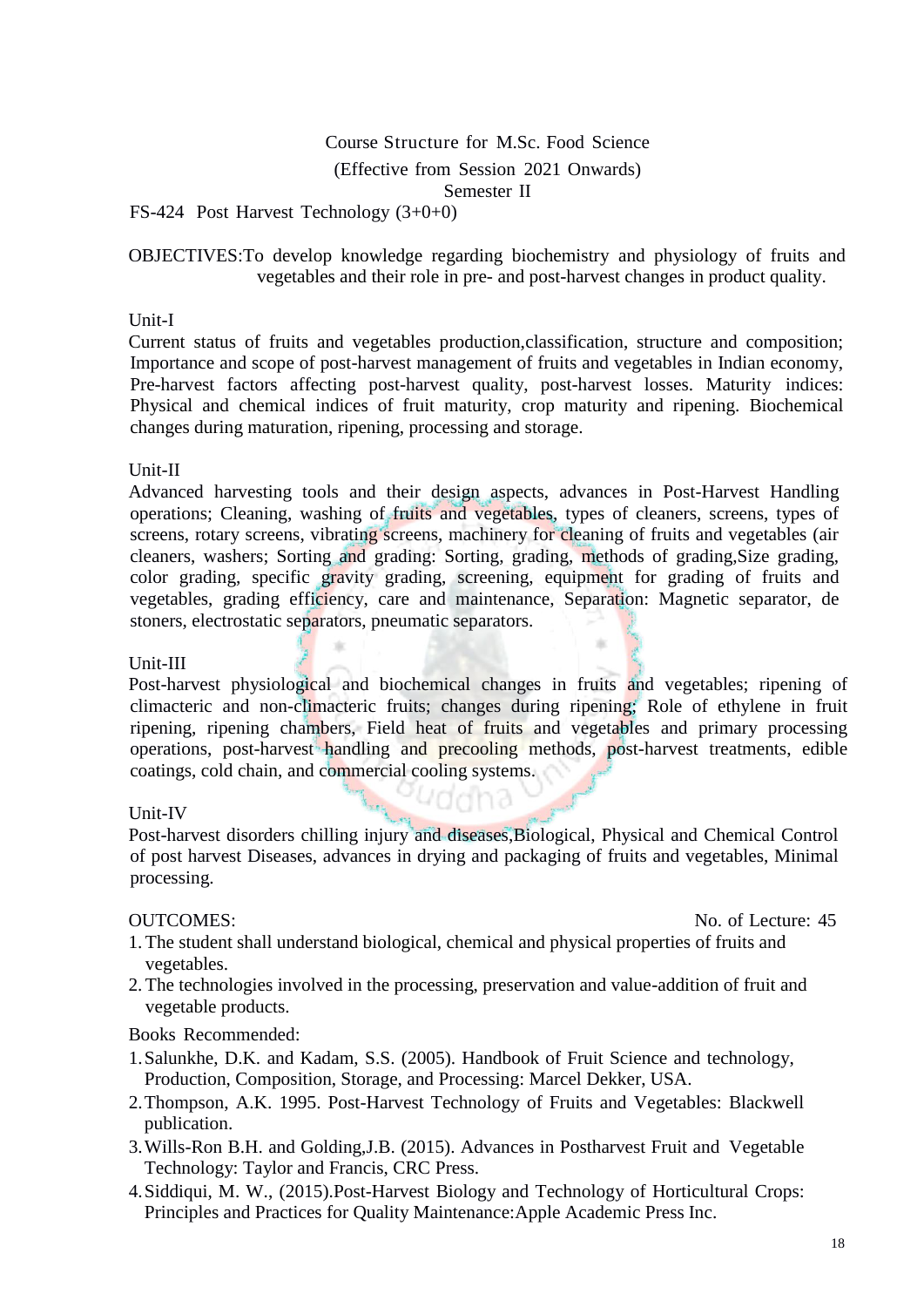### FS-412 Food Additives (3+0+0)

## OBJECTIVES:

- 1. To get an insight into additives that are relevant to processed food industry for shelf life extension, processing aids and sensory appeal.
- 2. To explain about role of food additives in food quality control.
- 3. To explain the techniques of best use of food additives.
- 4. To describe the role of food additives in health maintenance and cure of diseases.

### Unit-I

Definition of food additives, General principles for the use of food additives. GRAS and regulatory aspects (FAO, WHO, WTO) of food additives, functions, types, modes of action, consequences of use, risks and benefits of food additives

### Unit-II

Food preservatives (antioxidants agents and antimicrobial agents), Emulsifying and stabilizing agents, Anti-caking agents, thickeners, Firming agents. Flour bleaching agents and Bread improvers.

## Unit-III

Definitions, uses and functions:Acid, Base, Buffer systems, Salts and chelating/sequestering agents, Masticatory substances. Nutritional and non nutritive sweeteners, Polyols.

### Unit-IV

Colorants, Flavoring agents and related substances, Clarifying agents. Gases and Propellants. Tracers and other additives.

OUTCOMES: No. of Lecture: 45

- After the completion of the course, the students will be able to:
- 1. Understand about the use of food additives in food formulations.
- 2. Apprehend the suitable application of food ingredients in health foods and convenience food preparation.
- 3. Grasp the techniques of food additives stability and use level.
- 4. Understand the role of food additives in health maintenance and cure of diseases

- 1. O.R.Fennema Food Chemistry
- 2. N.S.Manay Food Acts and Principles
- 3. PFA Rules 1955 PFA Act 1954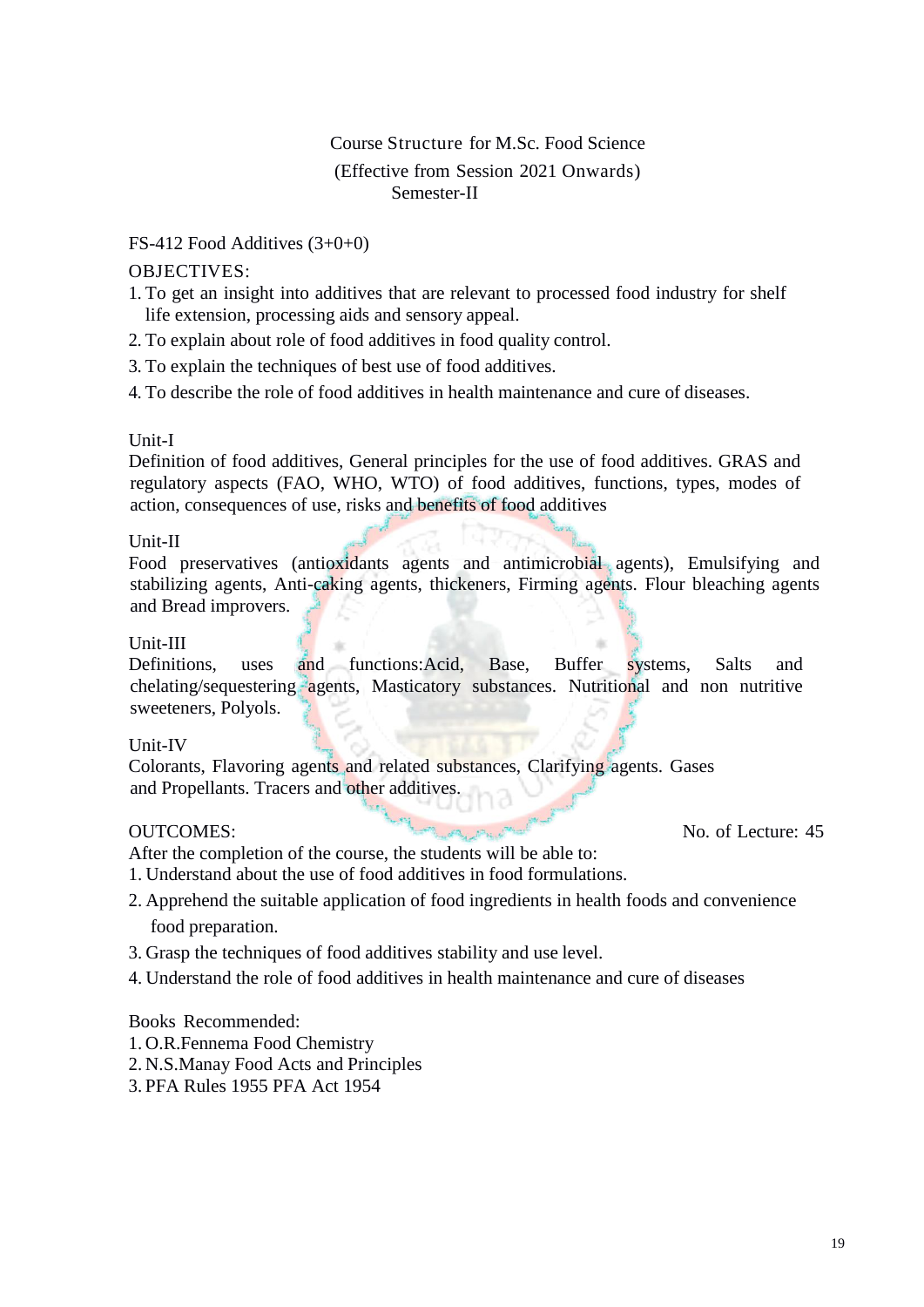$FS - 414$  Technology of Plantation Crops and Spices  $(3+0+0)$ 

#### OBJECTIVES:

1. To acquaint students with the types of plantation crops and their processing techniques.

2. To familiarize students with the processing of spices and condiments.

#### Unit-I

Plantation crops: Introduction, Definition, Classification and Importance of plantation crops. Coffee: Chemical Constituents, Harvesting, Bean Processing, Types and Varieties, Manufacture, Quality and Grading, Chicory Chemistry and Use.

Tea: Chemical Constituents, Harvesting, Leaf Processing, Types and Varieties, Manufacture, Quality and Grading.

#### Unit-II

Cocoa: Production, Composition, Grading, Processing, Cocoa Products (cocoa mass, cocoa powder, cocoa butter, cocoa-based beverages, malted beverages, cocoa liquor)

#### Unit-III

Spice Processing: History of Spices and Condiments, Classification and Composition of Spices and Condiments. Post-Harvest Technology – spice oils, spice powders, oleoresins, flavour.

#### Unit-IV

Major and Minor Spices: Chemistry, Constituents, Nutritive Value, and Functional Benefits of black pepper, green pepper, white peper, Cardamom, ginger, chillies, turmeric, Ajwain, coriander, cumin, cinnamon, fenugreek, garlic, mustard, mace and nutmeg, saffron, tamarind, cloves, mint, vanilla, asafetida.

OUTCOMES:  $\frac{1}{2}$  No. of Lecture : 45

1. The student will gain an understanding of processing techniques used for plantation crops. 2. The student will comprehend the processing and use of herbs and spices.

Books recommended

1.Bernard, W.M. (1999).Chocolate, Cocoa and Confectionery Technology,III Ed,Aspen Publication.

- 2. Pandey, P. H. (2002). Post Harvest Engineering of Horticultural Crops through Objectives. Saroj Prakasam, Allahabad.
- 3. Panda, P. H. (2010). Handbook on Spices, Asia Pacific Business Press Inc., New Delhi. Pruthi, J.S. (1980). Spices and Condiments: Chemistry, Microbiology and Technology. First Edition. Academic Press Inc., New York, USA.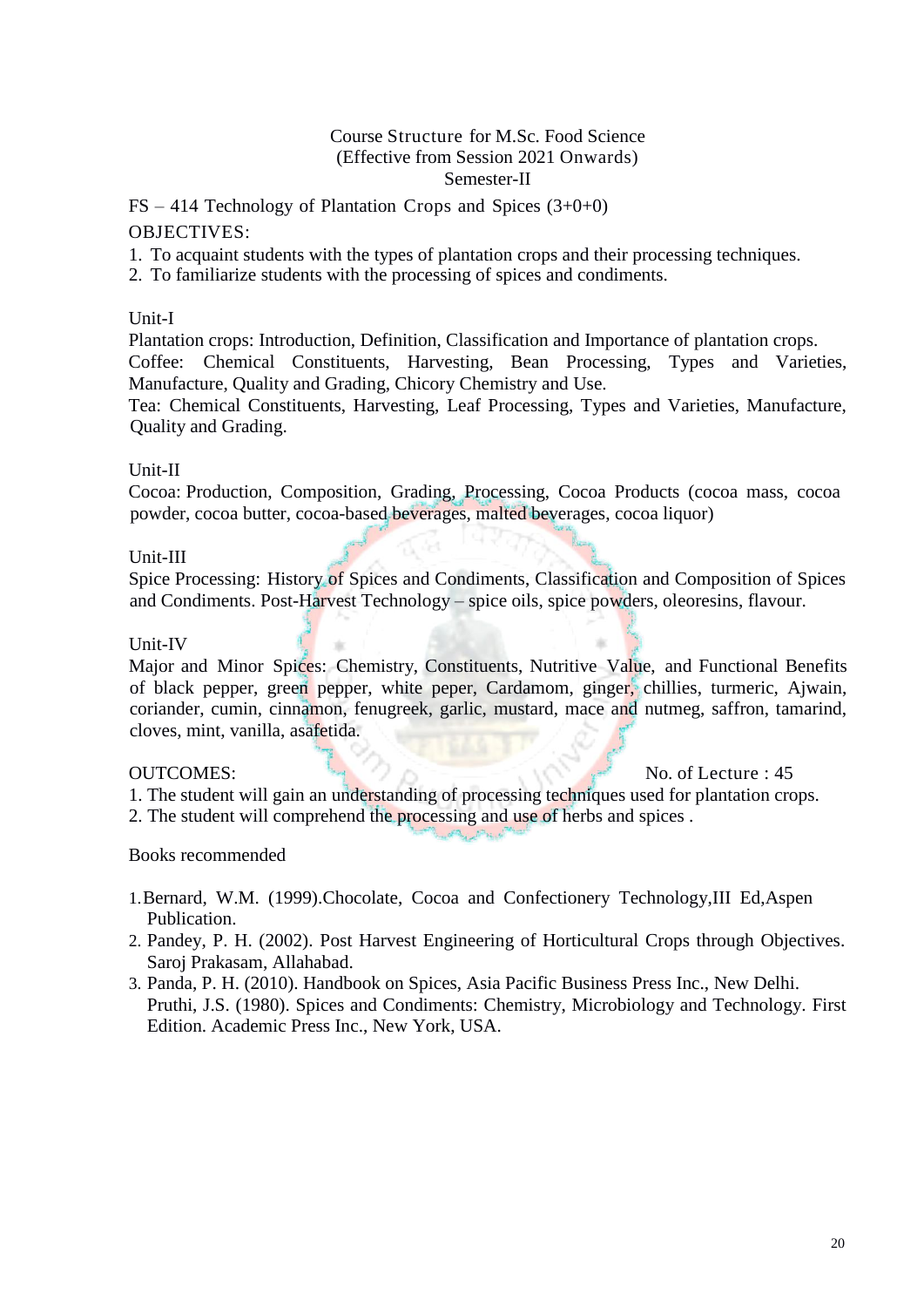FS-416 Snack Food Technology(3+0+0)

### OBJECTIVE

To impart knowledge related to various snack foods and their manufacturing techniques.

#### Unit-I

Extrusion: Introduction to extruders and their principles, types of extruders. Extruders in the food industry: History and uses. Single screw extruder: principle of working, factors affecting extrusion process, co-kneaders. Twin screw extruder: Feeding, screw design, screw speed, screw configurations. Pre-conditioning of raw materials used in extrusion process: operations and benefits and devolatilization. Chemical and nutritional changes in food during extrusion. Addition and subtraction of materials, shaping and forming at the die. Post-extrusion processes- colouring, flavouring and packaging of extruded snack foods.

#### Unit-II

Breakfast cereals: Introduction and classification (flaked cereals, oven puffed cereals, gun puffed cereals, shredded products). Breakfast cereal-manufacturing processes (traditional and modern methods), High shear cooking process and steam cookers. Texturized vegetable protein: definition, processing techniques. Direct expanded (DX) and third generation (3G) snacks: types. Concept of junk & fried foods and their impact on human health.

#### Unit-III

Technology for grain-based snacks: Whole grains- roasted, toasted, puffed, popped, flaked. Coated grains- salted, spiced and sweetened. Formulation, processing and quality assessment of chips and wafers, papads, instant premixes of traditional Indian snack foods.

#### Unit-IV

Technology for fruit and vegetable-based snacks- chips, wafers; Technology for coated nutssalted, spiced and sweetened chikkies. Equipments for frying, baking, drying, toasting, roasting, flaking, popping, blending, coating and chipping.

OUTCOMES: No. of Lecture: 45

Students shall be able to understand various technological aspects of traditional and modern snack foods.

and private

#### Recommended Books:

- 1. Booth, R. G. (1997). Snack Food: CBS, New Delhi.
- 2. Raymond, W. L. & Rooney, L. W. (2001). Snack Foods Processing: CRC. London.
- 3. Lusas, E. W. & Rooney, L. W. (2015). Snack Foods Processing: CRC. London.
- 4. Guy, R. (2001). Extrusion Cooking: Technologies and Applications: Woodhead, USA.
- 5. Riaz, M. N. (2000). Extruders in Food Applications: Technomic, Lanchester.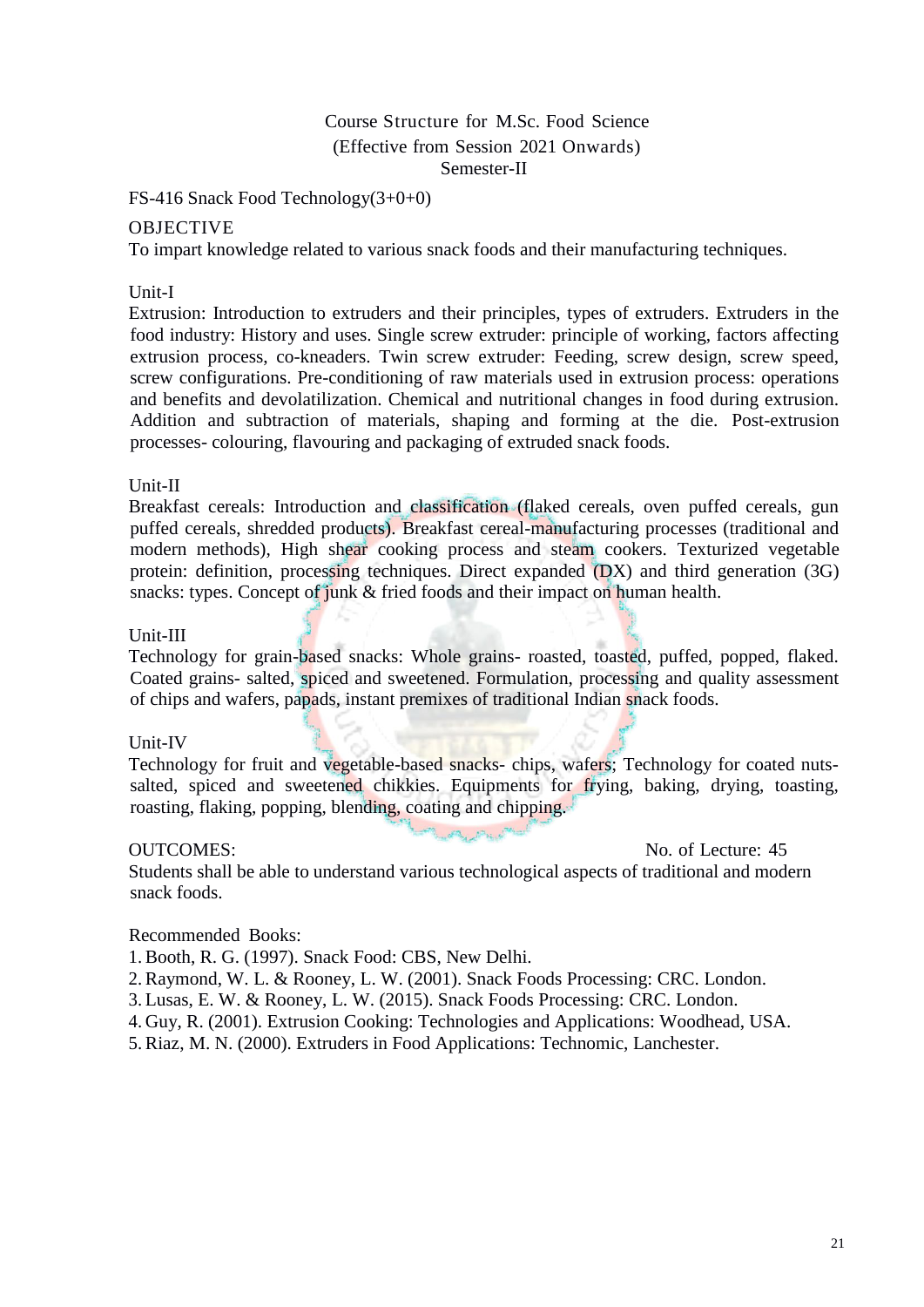FS-418 Technology of Oilseeds and Fats (3-0-0)

#### OBJECTIVE:

- The course aims to develop the knowledge of students in the area of pulse and oil seed processing and technology.
- This course will enable students to appreciate the application of scientific principles in the processing of these materials.

#### Unit- I

Introduction: Importance and functions of fats and oils in foods and health, composition of fats/oils from different animal sources and oilseeds.

Oil extraction: Different methods of oil extraction, oil expression from oilseeds like, mustard/rapeseed, coconut, sunflower, groundnut, sesame, cotton. Machines (Mechanical expellers and solvent extractors) used in the expression of oils, Calculations based on the extraction processes.

#### Unit- II

Oil/fat purification: Refining techniques, bleaching, refining losses and deodorization, Batch and continuous refining losses.

Hydrogenation: Chemistry of hydrogenation, Effect of process conditions, Hydrogenation in Practice, Catalysts and catalysis.

#### Unit- III

Chemistry of fats and oils: Lipolysis, auto-oxidation, thermal decomposition, chemistry of frying oils, effects of ionizing radiation in fats, inter-esterification, reversion.

Technology of individual fat products: Butter, Margarine, Shortening, Lard, Salad, cooking and frying oil.

#### Unit- IV

Different quality parameters: Peroxide value, Saponification value, Iodine value, acid value, TBA, RM value, P-value, Kries value, Adulteration in oils and fats.

Soap processing: Chemistry, physical properties of soap, processing and finishing, different types of soaps, soaps in cosmetics and toiletries.

On completion of the course the students are expected to

- Be able to understand and identify the specific processing technologies used for pulses and oil seeds and the various products derived from these materials.
- Understand the application of scientific principles in the processing technologies specific to the materials.

#### Books Recommended:

- 1. Chrysam, Erickson and others Bailey's Industrial Oil and Fat Products Volume-3
- 2. Fennema Food Chemistry
- 3. Meyer Food Chemistry
- 4. Lawson Food oils and fats
- 5. Maran Fats in food products

#### OUTCOMES No. of Lecture: 45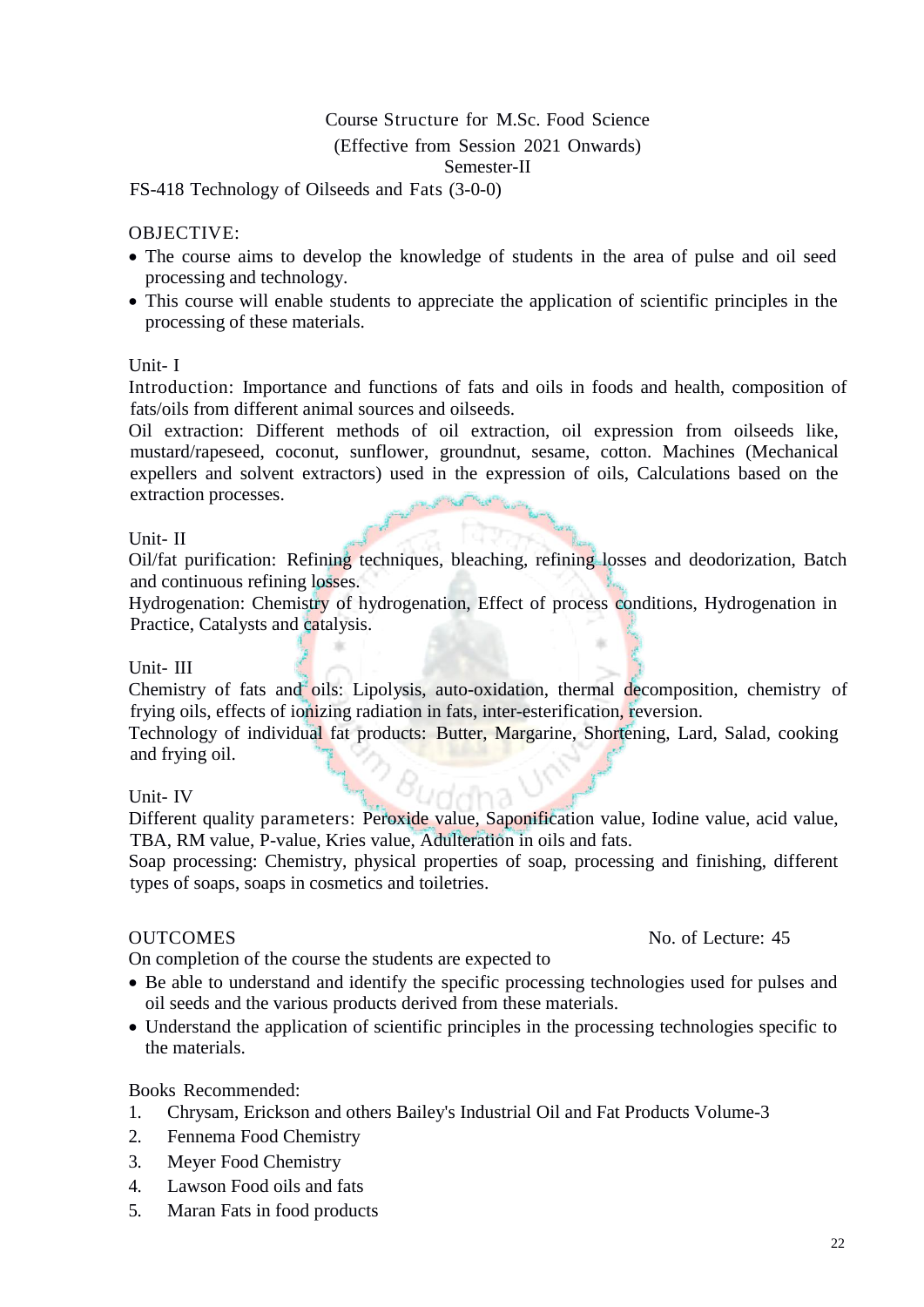FS-420 Innovative Techniques in Food Processing (3+0+0)

#### OBJECTIVES:

- The course aims to develop the knowledge of students in the area of emerging or alternative technologies applied to food processing.
- This course will enable students to understand the advantages and disadvantages over existing technologies.

#### Unit  $-I$

Membrane technology: Introduction to pressure activated membrane processes: microfiltration, ultra-filtration, Nano filtration, reverse osmosis and their industrial application. Supercritical fluid extraction: Concept, property of near critical fluids NCF, extraction methods.

#### Unit  $-$  II

Microwave and radio frequency processing: Definition, Advantages, mechanism of heat generation, application in food processing: microwave blanching, sterilization and finish drying. Hurdle technology: Types of preservation techniques and their principles, concept of hurdle technology and its application.

#### $Unit - III$

High Pressure processing: Concept, equipments for HPP treatment, mechanism of microbial inactivation and its application in food processing. Ultrasonic processing: Properties of ultrasonic, application of ultrasonic as processing techniques.

### Unit  $-$  IV

Novel techniques in food processing: Application of technologies of high intensity light, pulse electric field, ohmic heating, IR heating, inductive heating and pulsed X-rays in food processing and preservation. Nanotechnology: Principles and applications in foods.

OUTCOMES: Number of Lectures: 45

On completion of the course the students are expected to

- Be able to understand and identify the different processing technologies and their application.
- Understand the application of scientific principles in the processing technologies specific to the materials.

- 1. New Methods of Food Preservation by G. W. Gould
- 2. Introduction to Food Engineering by R.P.Singh
- 3. Novel Food Processing Technologies Barbosa-Canovas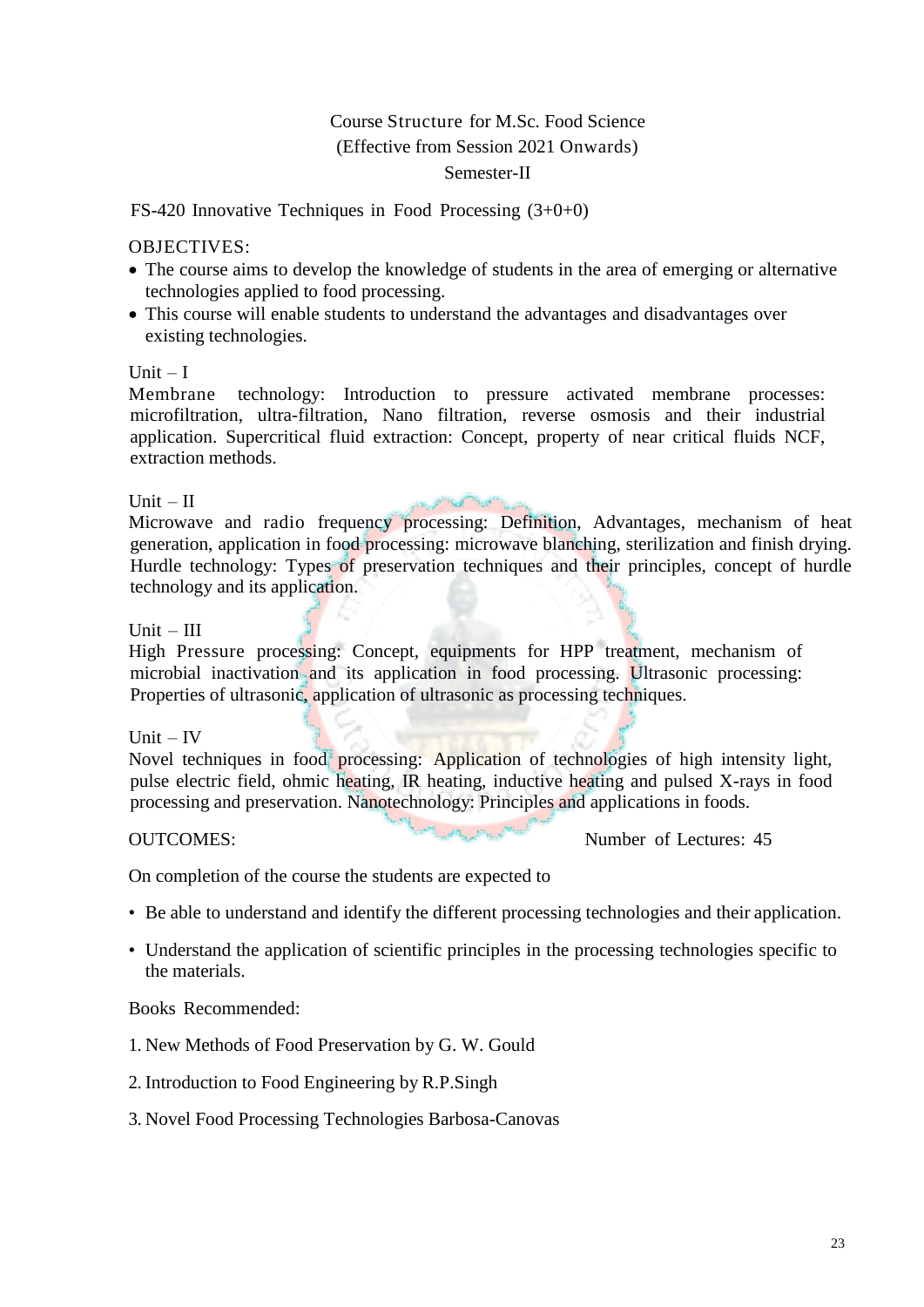FS- 422 Food Supply Chain Management (3+0+0)

OBJECTIVE: To provide an introduction to the concepts and tools of supply chain management in the food and beverage industry

#### Unit- I

Introduction and overview of Food supply chain management, present status of Food Supply Chains in India and challenges thereof, Inbound and outbound logistics, Supply chain as a source of competitive advantage.

#### Unit- II

Inbound logistics, Buyer-Vendor co-ordination, Procurement, Vendor development and evaluation, reduced sourcing and supplier partnership - benefits, risks and critical success factors, multi-level supply control. inventory control systems of stock replenishment, cost elements, EOQ and its derivative models, use of computers for materials function.

#### Unit- III

Outbound logistics, System view of logistics-Coordination and management of transportation, inter model transportation and third party transportation services, characteristics of different transportation services, carrier selection, contracting and evaluation methods, inventory order processing, purchasing ware housing materials handling, packaging and customer service standards, physical distribution planning, channel considerations, inventory strategies and management, transportation infrastructure and management, facility location, materials handling.

#### Unit- IV

Strategic considerations for supply chain, Porter's industry analysis and value-chain models, the concept of total cost of ownership, supply stream strategies, classification and development guidelines, measuring effectiveness of supply management, logistics engineering.

### Unit- V

Operations Research Models for operational and strategic issues in supply chain management. The Bullwhip Effect and supply-chain management game.

OUTCOMES: No of Lecture 45

- 1. To demonstrate an awareness of the role of supply chain management in competitive strategy in the food and drinks industry.
- 2. To get a critical understanding of the buyer-supplier relationship debate.
- 3. To be aware of the challenges involved in identifying, acquiring and managing the various resources required in food supply chains.
- 4. To develop a conceptual appreciation of the key supply chain management processes and their role in satisfying customer demands.

- 1.Chopra, S, and P. Meindl, Supply Chain Management Strategy, Planning and Operation, Pearson Education.
- 2.Raghuram, G. and N. Rangaraj, Logistics and Supply Chain Management: Cases and Concepts; Macmillan, New Delhi.
- 3. Simchi-Levi, D., P. Kaminski and E. Simchi-Levi, Designing and Managing the Supply Chain: Concepts, Strategies and Case Studies; Irwin, McGraw-Hill.
- 4. Shapiro, J., Modelling the Supply Chain; Duxbury Thomson Learning.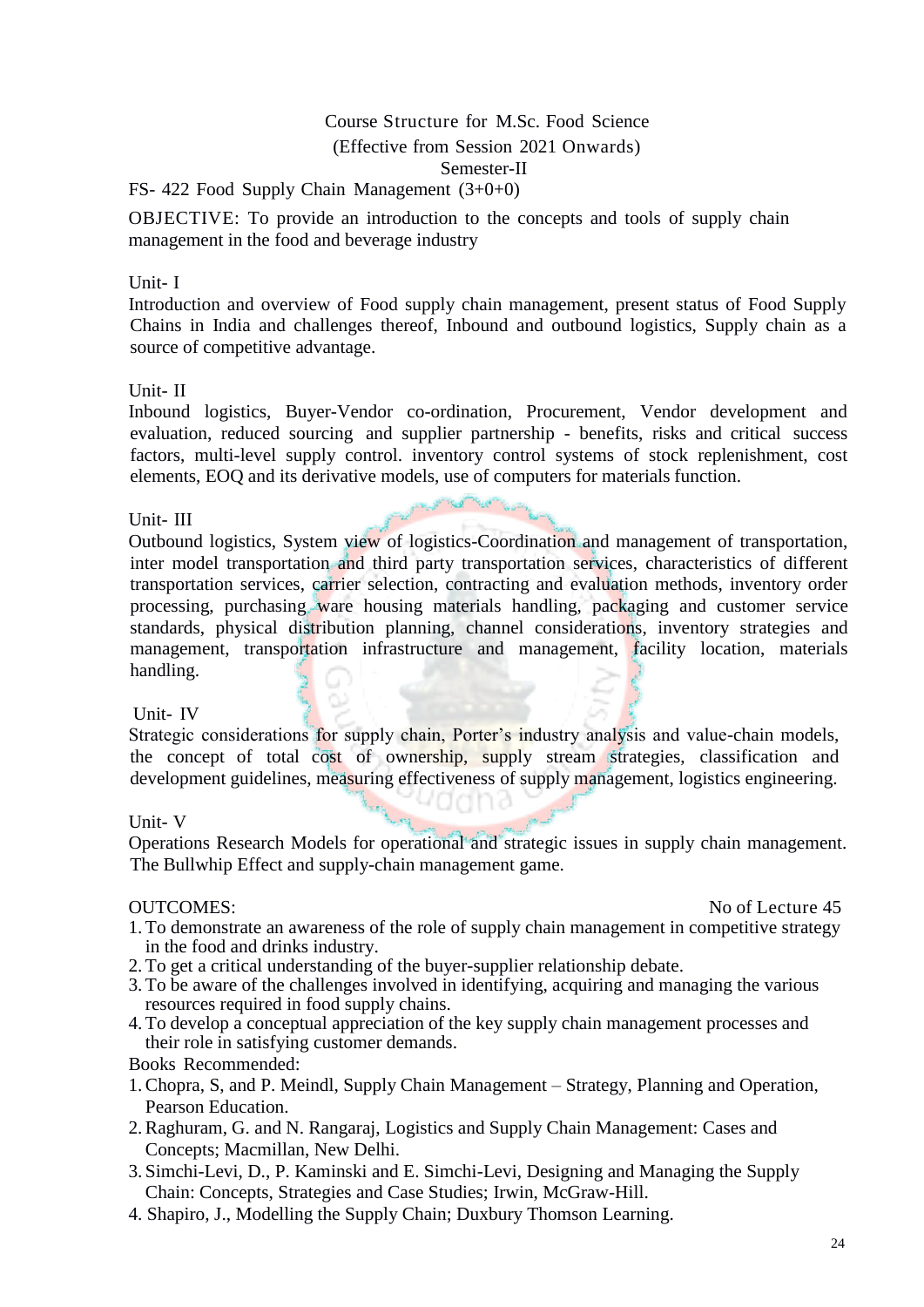# SEMESTER-III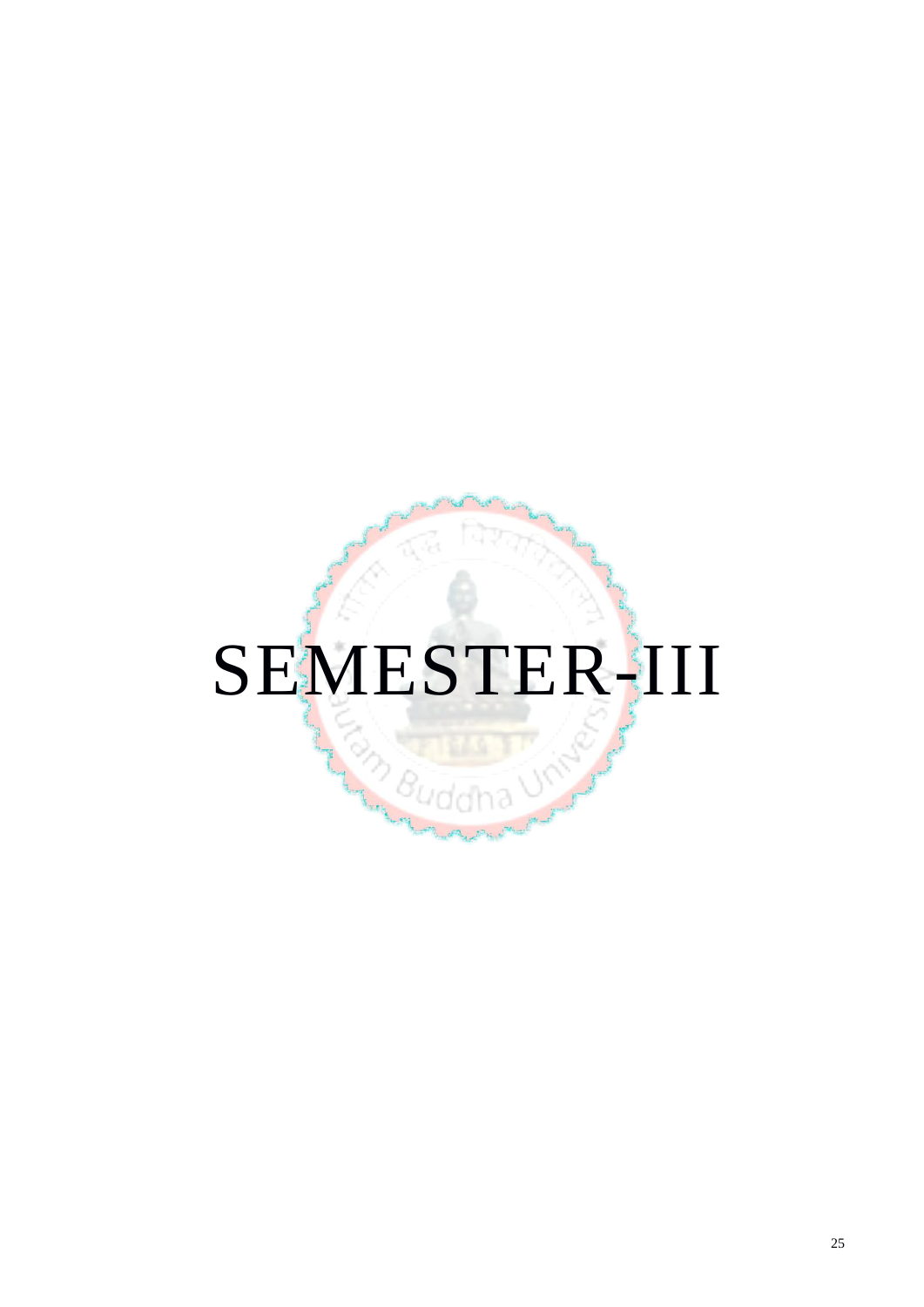#### Semester-III

FS-501 Advances in Food Process Technology (3+0+0)

#### OBJECTIVES:

- The course aims to develop the knowledge of students in the area of emerging or alternative technologies applied to food processing.
- This course will enable students to understand the advantages and disadvantages over existing technologies.

#### Unit  $-I$

Modeling of Microbial Food Spoilages: Microbial growth dynamics models, partial differentiation equation models, application of models in thermal preservation, Concept, mechanism of microbial destructions, equipments etc.

Membrane Technology: Introduction to pressure activated membrane processes, performance of RO/UF and NF and industrial application.

#### $Unit - II$

Supercritical Fluid Extraction: Property of near critical fluids (NCF), solubility and efficiency of NCF extraction, equipment and experimental techniques used in NCF extraction and industrial application.

Use of Microwave Energy in Foods: Theory of microwave heating, dielectric properties of food materials, working principle of magnetron, microwave blanching, sterilization and finish drying.

Unit  $-$  III

Hurdle Technology: Types of preservation techniques and their principles, concept of hurdle technology and its application.

High Pressure Processing of Foods: Concept of high-pressure processing, quality changes, effects of pressure on microorganisms and its application in food processing.

Unit – IV

Ultrasonic in Food Processing: Properties and generation of ultrasonic, ultrasonic imaging, application of ultrasonics as an analytical tool and processing techniques

Newer Techniques in Food Processing: Application of technologies of high intensity light, pulse electric field, ohmic heating, micronization in food processing and preservation Nanotechnology: Principles, mechanism and applications in foods

OUTCOMES: Number of Lectures: 45

On completion of the course the students are expected to

- Be able to understand and identify the different processing technologies and their application.
- Understand the application of scientific principles in the processing technologies specific to the materials.

- 1. G. W. Gould.New Methods of Food Preservation (Non-Thermal Processing of Foods)
- 2. R. P. Singh. Introduction to Food Engineering
- 3. Food processing technology. Fellows, P. J.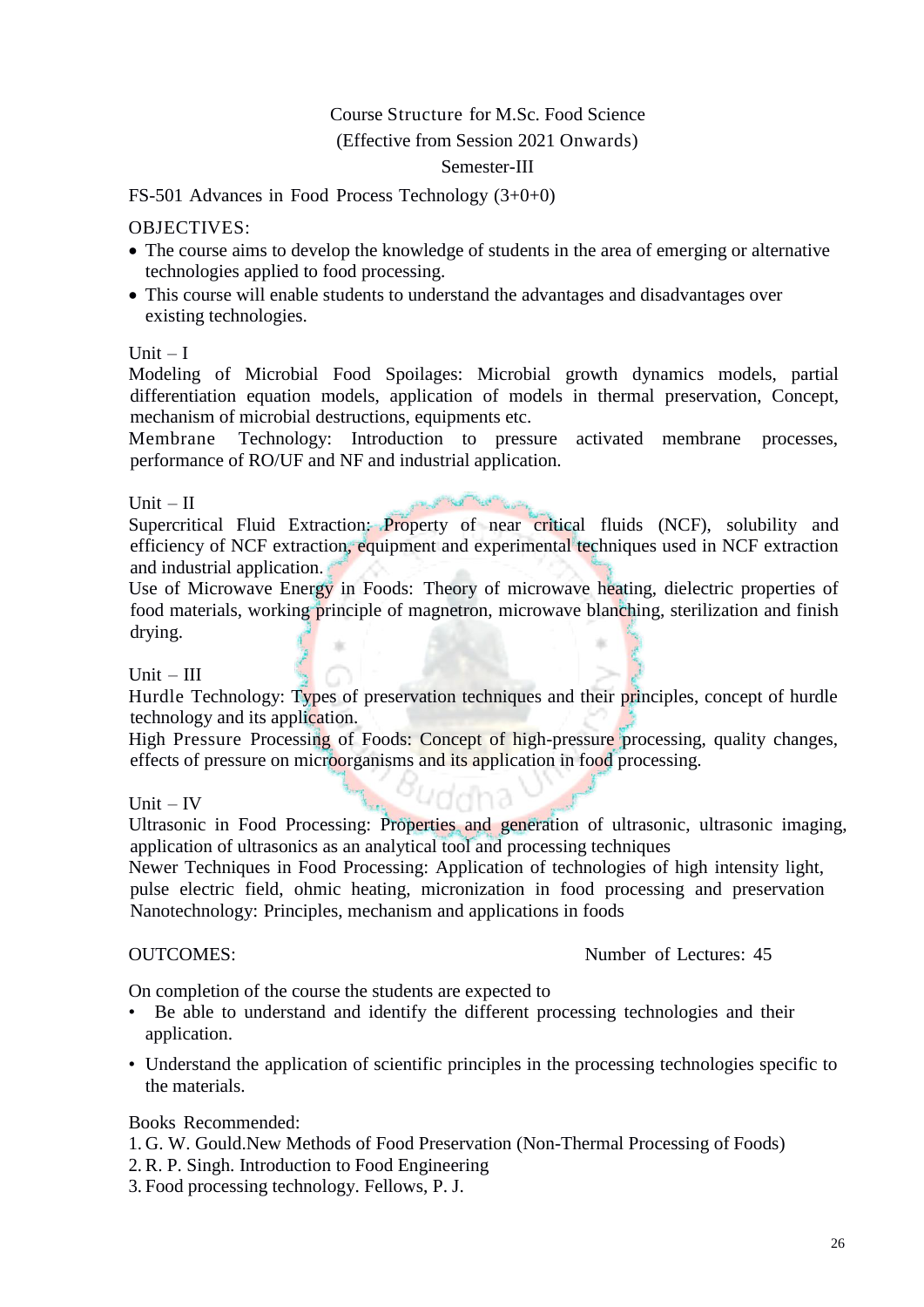FS-503 Food Packaging Technology (3+0+0)

#### OBJECTIVE:

- The course aims to develop the knowledge of students in the area of packaging of foods and the related technology used.
- This course will enable students to appreciate the application of scientific principles in the packaging of foods.

#### Unit -1

Active packaging techniques, intelligent & smart packaging techniques, Current use of novel packaging techniques, Consumers and novel packaging. Oxygen scavenging technology, Selection of right type of oxygen scavenger, Ethylene scavenging technology, Carbon dioxide and other scavengers.

#### Unit -II

Antimicrobial agents, constructing an antimicrobial packaging system, Factors affecting the effectiveness of antimicrobial packaging. Advantages of NMBP, Inherently bioactive synthetic polymers: types and application, Polymers with immobilized bioactive compounds, Applications of polymers with immobilized bioactive compounds.

### Unit -III

Definition and classification of TTIs, Requirements for TTIs, Development of TTIs, Maximization for effectiveness of TTIs, Using TTIs to monitor shelf life during distribution. Compounds indicating the quality of packaged food products, Freshness indicators, Pathogen indicators, other methods for spoilage detection .Factors affecting flavour absorption, Role of the food matrix, Role of different packaging materials, Flavour modification and sensory quality. Silica gel, Clay, Molecular sieve, Humectant salts, Irreversible adsorption.

### Unit-IV

Novel MAP gases, testing novel MAP applications, High O2 MAP, Recyclability of packaging plastics, improving the recyclability of plastic packaging, Testing the safety and quality of recycled material, Using recycled plastics in packaging. Problem of plastic packaging waste, Range of biopolymers, developed novel biodegradable materials. The supply chain for perishable foods, Role of packaging in the supply chain, Creating integrated packaging, storage and distribution: alarm systems and TTIs. New packaging techniques and the consumer, Methods for testing consumer responses, Consumer attitudes towards active and intelligent packaging.

OUTCOMES No. of Lecture: 45

To gain knowledge on

- The different types of materials and media used for packaging foods.
- Hazards and toxicity associated with packaging materials and laws, regulations and the monitoring agencies involved food safety, labelling of foods

- 1. Ahvenainen, Novel Food Packaging Techniques
- 2. Robertson, Food Packaging
- 3. Hanlon, Kelsey & Forcinio, Handbook of Package Engineering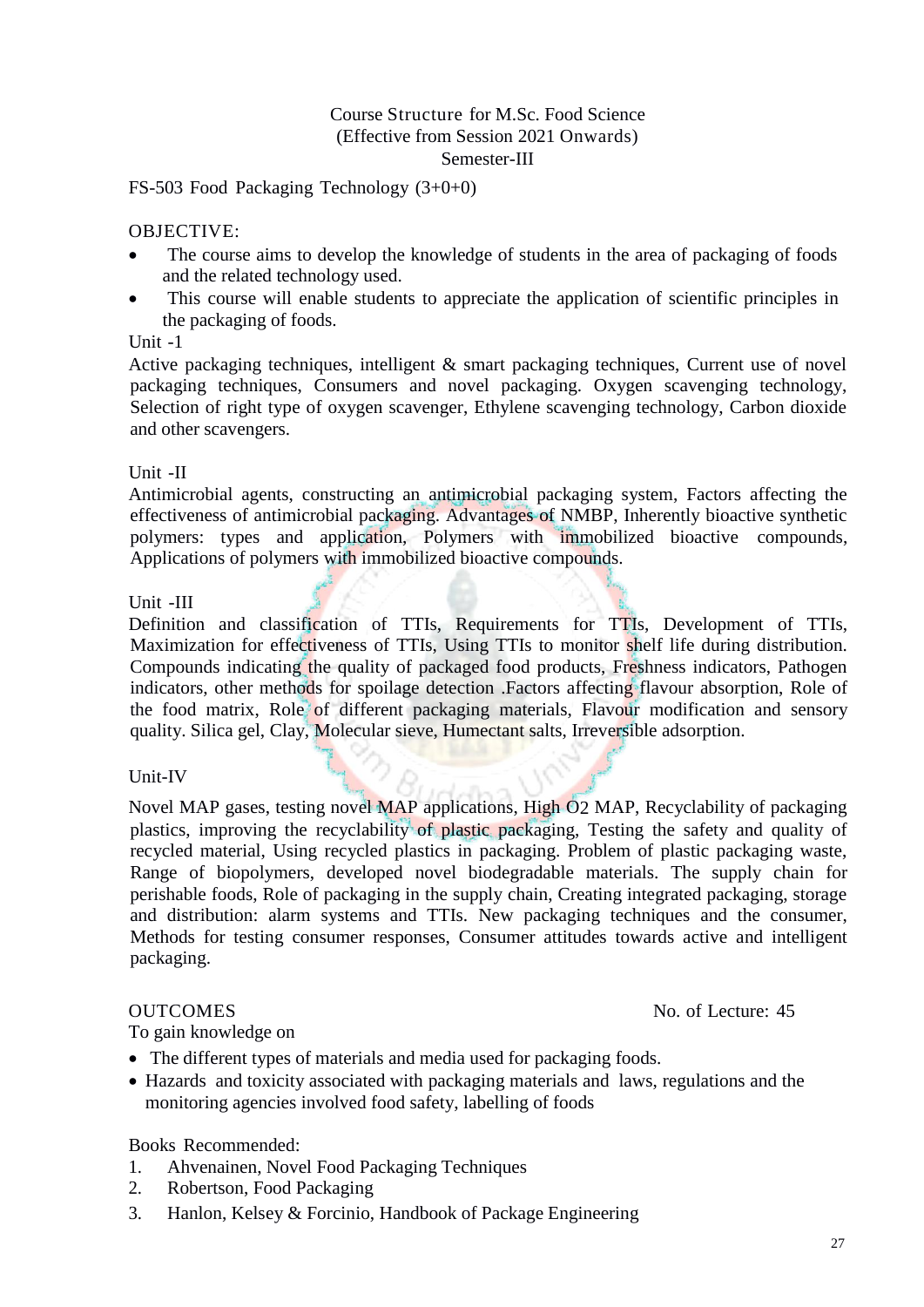FS-505 Techniques in Food Analysis (3+0+0)

OBJECTIVE To enable the students to understand the principles and methods of advanced techniques in the analysis of foods

Unit - I

Principles of techniques used in food analysis: Natural product analysis (alkaloids, flavonoids and terpenoids etc.), Textural profile analysis of foods, Quantification of sensory Attributes- Artificial Tongue, Artificial Nose.

Unit - II

Chromatographic techniques: Basis of chromatography, Paper, TLC, size exclusion, ion exchange, affinity chromatography. HPLC and GC : Concepts and principles, methodology, instrumentation and applications.

Unit - III

Spectroscopic techniques: Fundamental principles, spectral behavior, UV-Visible spectroscopy, Atomic absorption spectroscopy, Fluorescence spectroscopy, Emission spectroscopy, Massspectroscopy, IR.

#### Unit - IV

Microscopic techniques: Light microscopy: Bright-field microscopy; Dark-field; Phase contrast microscopy; Fluorescence microscopy; Confocal Laser Scanning Microscope (CLSM). Electron microscopy: Scanning electron microscopy (SEM), Transmission electron microscopy (TEM) .

#### Unit - V

Separation techniques: Electrophoresis: Principle, types, procedure and applications. Supercritical fluid extraction (SFE): Basic principles, Instrumentation and applications. Miscellaneous techniques:ICP, Polarimetry, Refractometry, particle size analysis.

OUTCOME Number of Lectures: 45

The students will learn the following skills:

- 1. Various techniques and the application of these techniques to the separation and analysis of multi-component samples.
- 2. Testing of natural product.

- 1. AOAC International. 2003. Official methods of analysis of AOAC.International. 17th Ed. Gaithersburg, MD, USA, Association of Analytical Communities.
- 2. Kirk RS & Sawyer R. 1991. Pearson's Chemical Analysis of Foods. 9th Ed. Longman Scientific & Technical.
- 3. Leo ML. 2004. Handbook of Food Analysis. 2 nd Ed. Vols. I-III.
- 4. Linden G. 1996. Analytical Techniques for Foods and Agricultural Products. VCH.
- 5. Macleod AJ. 1973. Instrumental Methods of Food Analysis. Elek Sci.Marcel Dekker.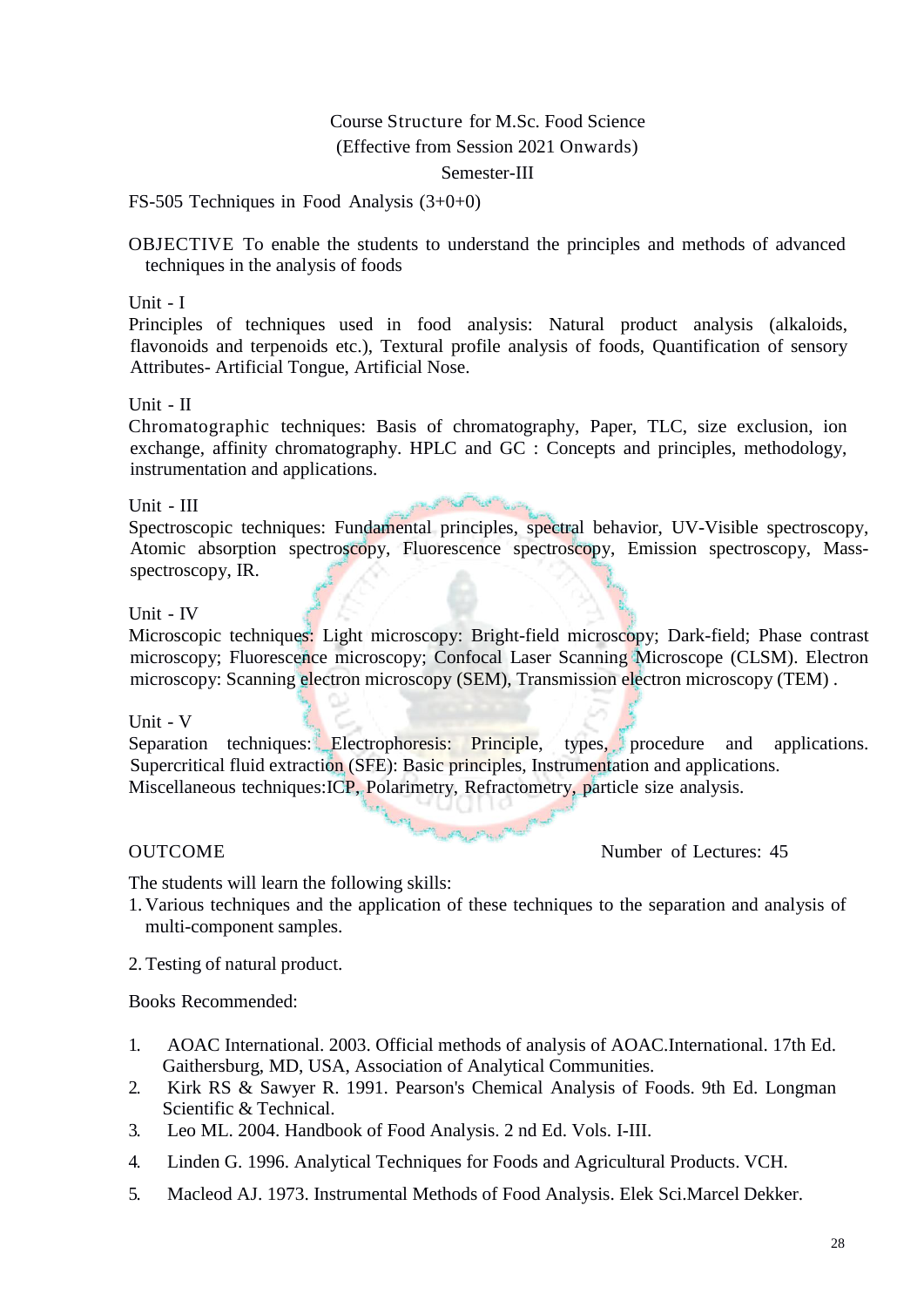#### Semester-III

#### FS-507 Technology of Milk and Milk Products (3+0+0)

#### OBJECTIVE

 To introduce the students to dairy industry, properties and processing of milk, manufacture of dairy products, sanitation and effluent treatment in dairy industry

#### Unit-1

Dairy industry in India: Scope, strengths and opportunities for dairy industry. Definition, composition and nutritive value of milk, factors affecting composition of milk. Physicochemical properties of milk and milk components: fat and proteins. Enzymes and coagulation of milk.

#### Unit-II

Fluid milk processing: Pasteurisation, Homogenization, Sterilization, UHT treatment. Technology of condensed and evaporated milk: composition, nutritive value, process of manufacture. Technology of milk powders (WMP, SMP): composition, nutritive value, process of manufacture, defects - their causes and prevention.

#### Unit-III

Technology of Milk products: Cheese- classification, composition, nutritive value, process of manufacture of cheddar, mozzarella, cottage and processed cheese, defects - their causes and prevention. Indigenous milk products - dahi, butter, ghee, channa, paneer etc. Utilization of milk industry by-products- importance/need and food applications.

#### Unit-IV

Good hygienic practice in milk processing: Principal hazards, cleaning and disinfection in a dairy industry, cleaning systems (cleaning in place, central cleaning system, self-contained cleaning system). Milk and milk products standards and legislations in India, Grading of milk and criterion of grading.

OUTCOME: No. of Lecture: 45

 The students will gain knowledge about dairy processing and understand the manufacturing processes of various dairy products.

- 1.Byron, H. W., Arnold, H. J. & John, A. A. (1987). Fundamentals of Dairy Chemistry (2nd ed.): CBS, Delhi.
- 2.Cheke, V. & Sheepard, A. (1997). Cheese and Buller: Allied, Bikaner.
- 3. Sukumar, De. (1980). Outlines of Dairy Technology: Oxford University Press, Delhi.
- 4. Wong, N. P. (1988). Fundamentals of Dairy Chemistry (3rd ed.): VNR, New York.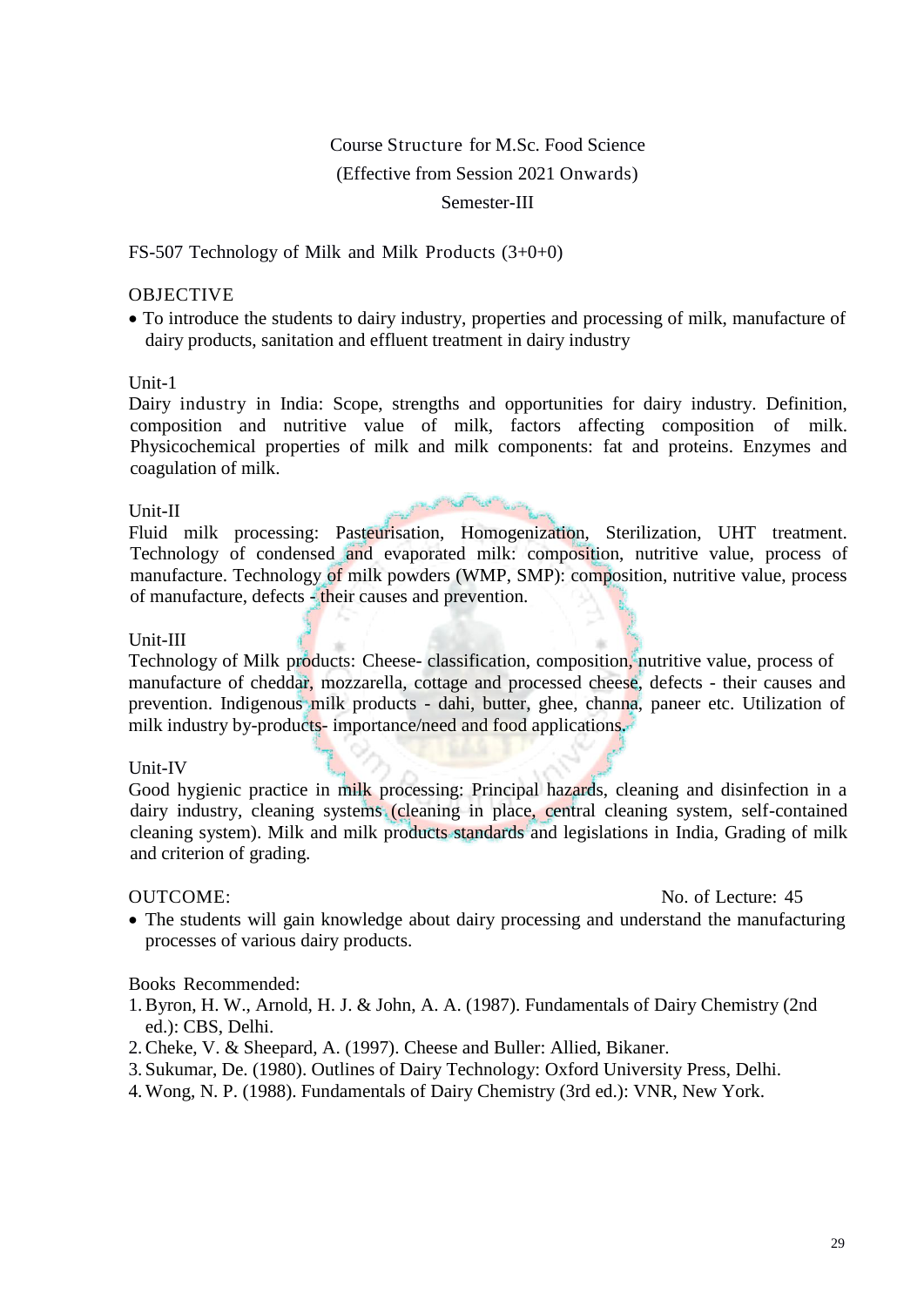#### Course Structure for M.Sc. Food Science

#### (Effective from Session 2021 Onwards)

#### Semester-III

FS-509 Technology of Fermented Foods (3+0+0)

#### OBJECTIVES:

- To understand the Enzyme kinetics, Inhibition kinetics, Immobilization
- To understand the concept of basic fermentation processes and its control systems etc.

#### Unit-I

Introduction to fermentation: Rate of microbial growth and death. Fermentation kinetics, Types of fermentation sub-merged/solid state, Batch /continuous fermentation.

#### Unit-II

Fermenter design, operation, measurement and control in fermentation, Aeration and agitation in fermentation: Oxygen requirement, measurement of adsorption coefficients, sterilization of air and media; scale up in fermentation.

#### Unit-III

Production of beer, wine and vinegar, Traditional fermented foods like idli and dosa. Principles of downstream processing and Product recovery. Fermentative Production of Beer, Wines, Cider and Vinegar. Fermented Vegetables (Pickles). Production of Baker's Yeast, Microbial Proteins and fats.

#### Unit-IV

Food enzymes and Food additives. Oriental fermented foods. Production of alcohols, organic acids, enzymes and immobilization of enzymes. Use of genetically modified microorganisms in food processing. Biological waste treatment.

OUTCOMES: No. of Lecture: 45

The student will be able to

- Understand the fundamentals of Enzyme kinetics, Inhibition kinetics and Immobilization.
- Understand the concept of basic fermentation processes and its application during scaleup operations.

- 1. Industrial Microbiology Prescott & Dunn
- 2. Industrial Microbiology L.E. Casida
- 3. Principle of Fermentation Technology Whittaker and Stanbury
- 4. Handbook of Indigenous Fermented Foods K.H. Steinkrus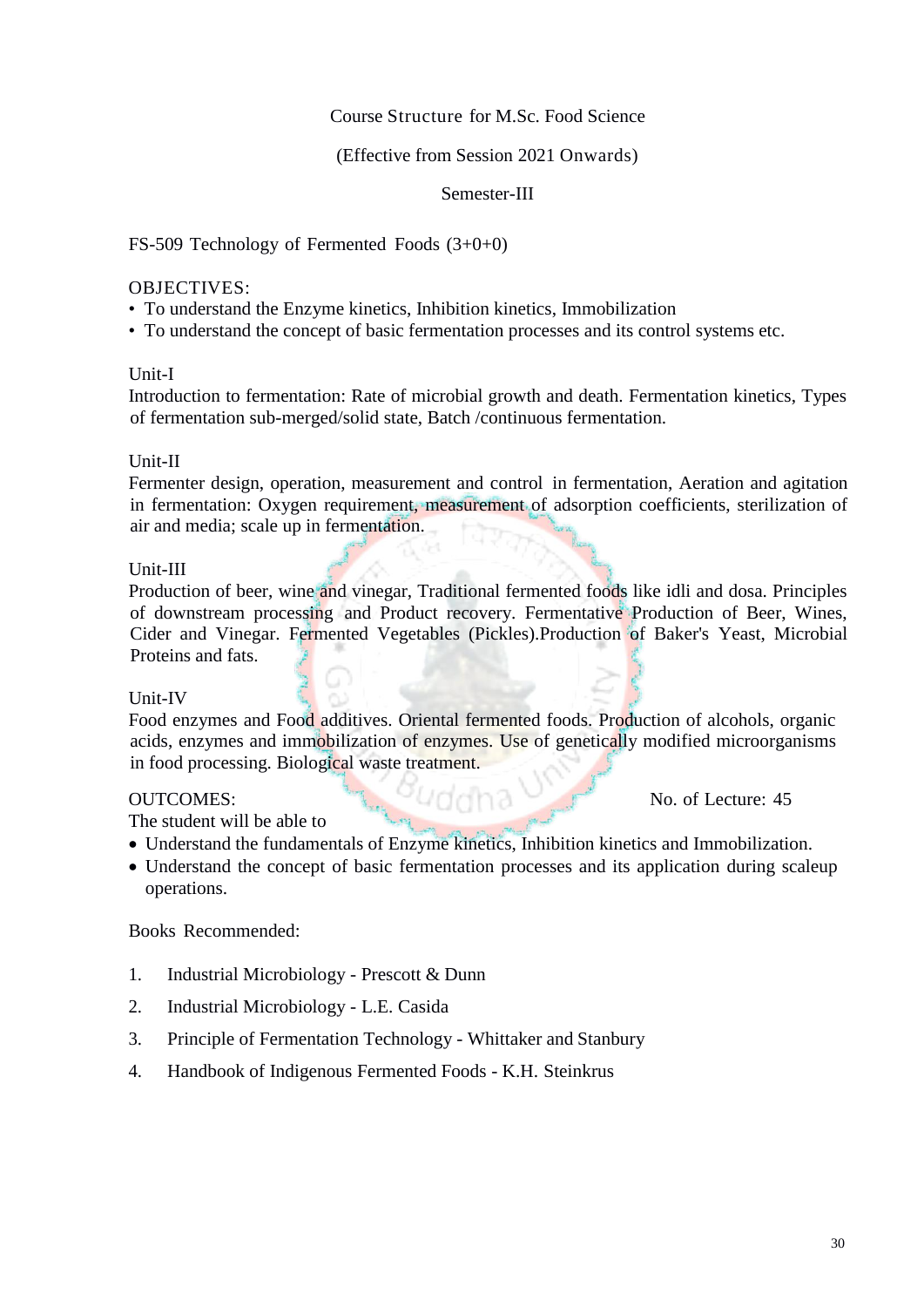FS-511/CH 505 IPR and Patent Laws in Food Sector/ Patent Law and IPR Issues (3+0+0)

#### OBJECTIVES:

- Follow research ethics
- Understand relevance and significance of IPR

#### Unit-I

Introduction - GATT - A historical perspective, objectives, fundamental principles, GATT rounds. WTO Historical background- Objectives, scope, function and structure, membership and withdrawal, dispute settlement.

#### Unit-II

Conventions and treaties (WTO, GATT, Paris convention, Madrid protocol, Berne convention, Budapest treaty, etc). Trade related aspects of Intellectual property rights (TRIPs) agreement - An overview, WIPO and its role.

#### Unit-III

Patents - Indian Patent law, meaning, scope, objectives, patentability criteria, patentable and non-patentable inventions. Kinds of patent applications, procedure for obtaining patent. Patent specification (provisional, complete specification), drafting, patent claims. Patent opposition, enforcement and revocation, fee structure. Patent Cooperation Treaty, Sources of patent information, patent databases.

#### Unit-IV

Protection of biological material and biotechnology. IPR and Biodiversity. IPR and Plant Breeders Rights (UPOV and PPVandFR Acts). US and European patent system - comparison with Indian patent system. Copyrights - Introduction, how to obtain, scope, term, treaties, infringement. Trademarks- Introduction, how to obtain, scope, term, different types of marks (collective, certification, service).

#### Unit-V

Industrial designs - Definition, how to obtain, features, international design registration.Geographical indications, Trade secrets, Layout design of Integrated circuits. IPlicensing and technology transfer- licensing agreements, issues in licensing, valuation of technology, data exclusivity.IP infringement issues and enforcement.

OUTCOMES: Number of Lectures : 45

At the end of this course, students will be able to

- Understand research problem formulation.
- Analyze research related information

- 1. Bhandari Surendra, World Trade Organization and Developing Countries, Deep and Deep Publications, New Delhi.
- 2. Kumar Ratnesh, World Trade Organization, Deep and Deep Publications, New Delhi.
- 3. Mittal D.P., Indian Patent Law [As Patent (Amendment) Act, 2005], Taxman's Allied Service (P) Ltd., New Delhi.
- 4. Wadehra B.L., Law Relating to Patent Trademark Copyright Designs and Geographical Indications, Universal Law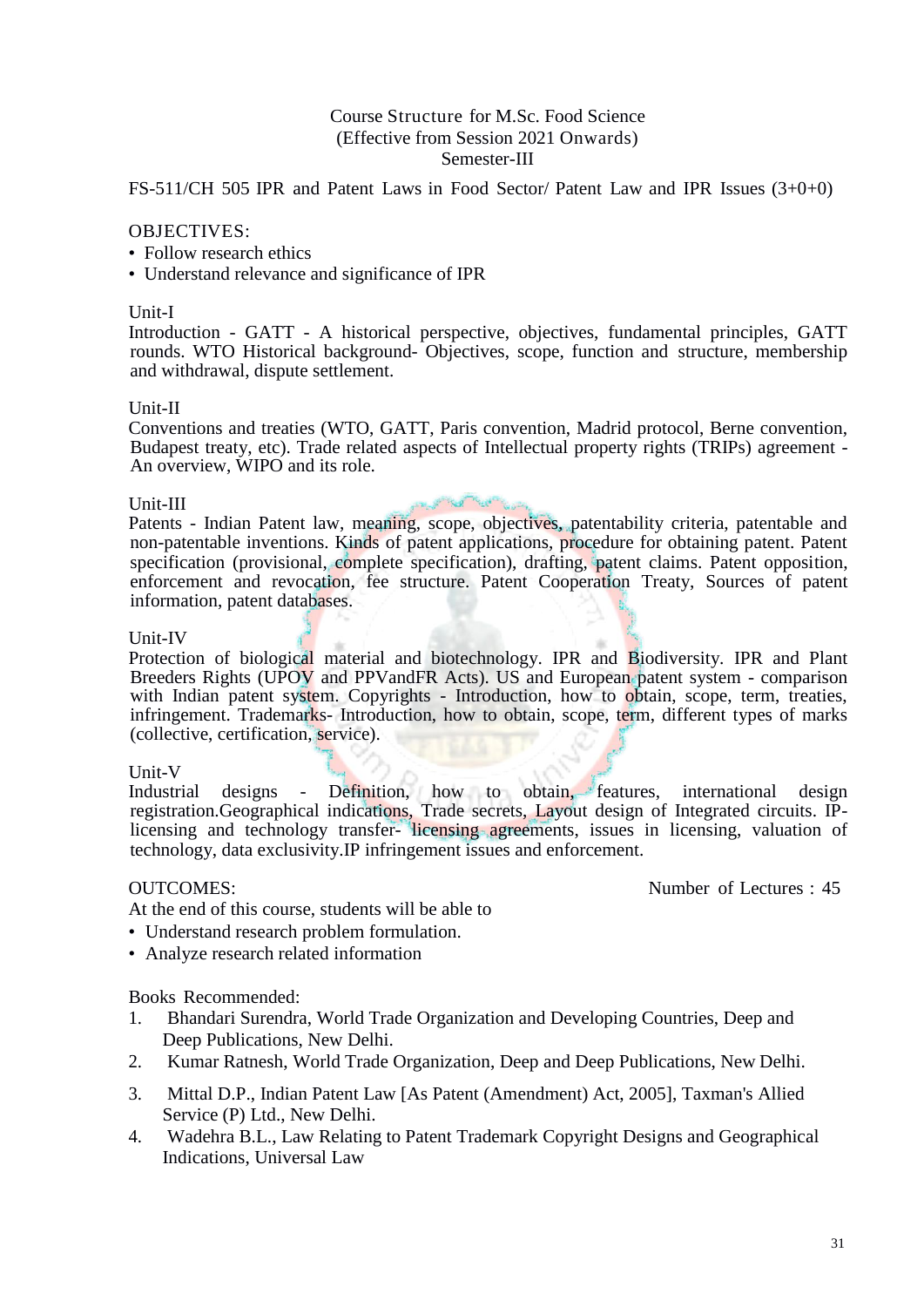#### Course Structure for M.Sc. Food Science

#### (Effective from Session 2021 Onwards)

#### Semester-III

#### FS-513 Food Plant Design and Sanitation (3+0+0)

OBJECTIVE: To enable the students understand the various concepts of process development, design consideration and cost estimation in food industry

#### Unit-1

Sanitary considerations of (a) Exterior aspects (b) Interior Aspects. Exterior aspects - Site selection and plant location, Grounds, Exterior, Design, Layout, roof of a food industry. Interior Aspects - Walls and priming, door & doorways, ceiling, floor, lighting, noise, elevators, stairwell and stairs, ventilation, paint/white washing of a food industry.

#### Unit-II

Personal Hygiene: Sanitary considerations of personal Hygiene in terms of (a) Physical examinations (b) Hand washing (c) Use of caps and gloves (d) Rest room facilities (e) Clothing (f) Jewellery (g) Eating and personal habits.

#### Unit-III

Food Transport sanitation: Regulatory aspects, of transport sanitation, importance of inspection in receiving, loading, unloading, sanitary design considerations of transport vehicle, pest & rodent control by fumigation, spray.

Unit-IV

Cleaning and sanitization:Differentiation between cleaning and sanitization, typs of soil, cleaning agents. Soaps detergent, mechanism of cleaning criterion for selection of a cleaning agent, water for cleaning, cleaning system like CIP, sanitising agents for food industry, selection of a sanitising agent for a food industry, dry cleaning  $\&$  vacuum cleaning.

Unit-V

Water Sanitation: Water & Steam for food industry sanitation, source & quality of water treatment like chlorination, deionisation, and coagulation/filtration.

OUTCOME: Number of Lectures : 45

 The students will be able to apply their knowledge to design projects for setting up a Food Processing Industry

- 1. Sanitary design principles for food processing plants Stinsom W.S.
- 2. Food plant Sanitation J.H. Litcfield, ME Parber,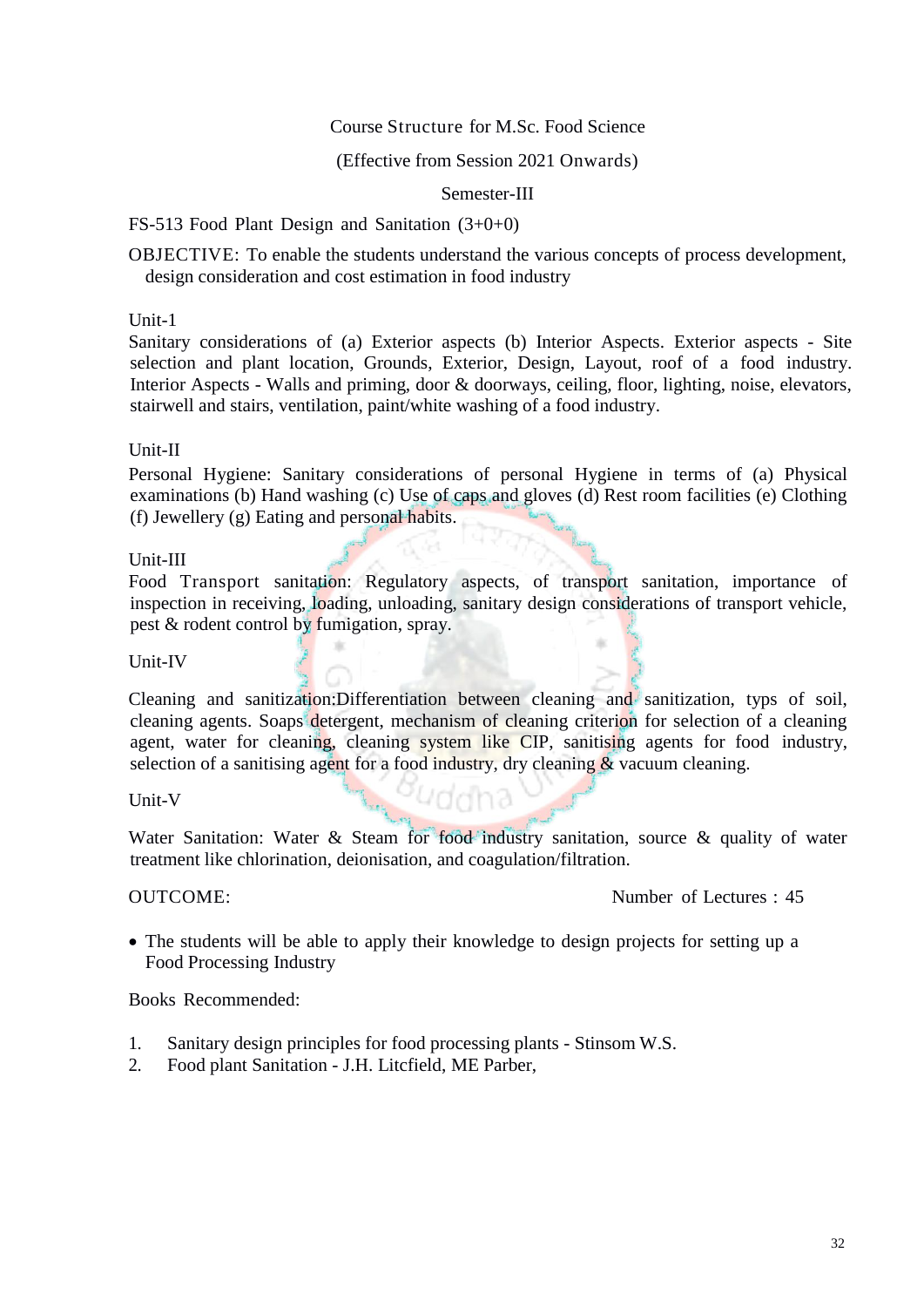## FS-515 Technology of Beverages (3+0+0)

#### OBJECTIVE

To provide an understanding of the science and technology for processing different types of beverages.

#### Unit-I

Introduction: Beverages classification, importance of beverages in our diet prospect and scope of beverage industry in India. Water- use, Source, quality parameters & treatment for beverage industry. Technology alcoholic & Non-alcoholic beverages.

#### Unit-II

Fruit juice beverage- their types and production, preservation & packaging. Equipments and machineries for juice pressing, methods of bottling, enzymatic clarification and debittering of juices. Technology of soft drinks, ingredients, and additives used in production of soft drinks. Manufacturing of carbonated and non-carbonated beverages,technology of carbonation, and application of  $CO<sub>2</sub>$  in juice preservation.

### Unit-III

Coffee: Production practices, structure of coffee/cherry, coffee processing including roasting, grinding, brewing extraction, instant coffee, de-caffeinated coffee.

Tea: tea leaf processing, black, green, red, yellow, oolong, instant tea; Cocoa processing and cocoa beverages. Specialty beverages- whey beverages and utilization of whey in development of fortified drinks, use of low calorie sweeteners in beverages

### Unit-IV

Alcoholic beverages- types, manufacture and quality evaluation; the role of yeast in beer and other alcoholic beverages, ale type beer, lager type beer, technology of brewing process, equipments used for brewing and distillation, wine and related beverages, distilled spirits.

### Unit-V

Packaged drinking water- definition, types, manufacturing processes, quality evaluation and raw and processed water, methods of water treatment, BIS quality standards of bottled water; mineral water, natural spring water, flavoured water, carbonated water.

OUTCOME: Number of Lectures: 45

Students shall have thorough knowledge of processing of fruit juice beverages, carbonated beverages, citrus beverages, tea and coffee.

- 1.Rao, L. J. M. &Ramalakshmi, K. (2011). Recent trends in soft beverages: AFST, India.
- 2. Priest, F. G. & Campbell, I. (1996). Brewing Microbiology (2nd ed.): Chapman and Hall, London.
- 3. Hui, Y. H. (2004). Handbook of Food and Beverage Fermentation Technology: Marcel Dekker, New York.
- 4. Varnam, A. H. & Sutherland, J. P. (2009). Beverages Technology, Chemistry and Microbiology: Springer, UK.
- 5. Ashurst P. R. (2005) Chemistry and technology of Soft drink and fruit juices, 2nd edition, Blackwell Publishing Ltd.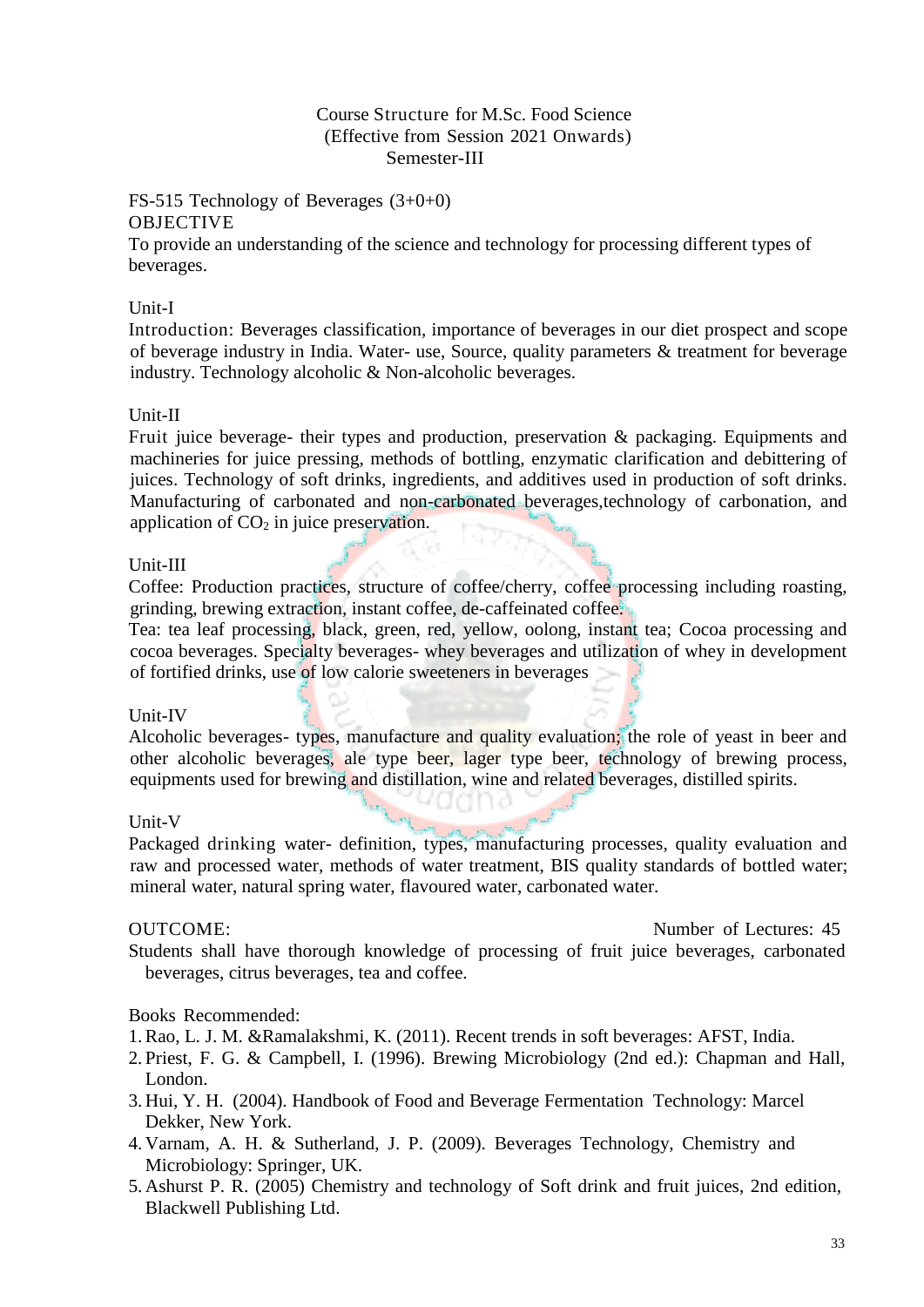# SEMESTER-IV